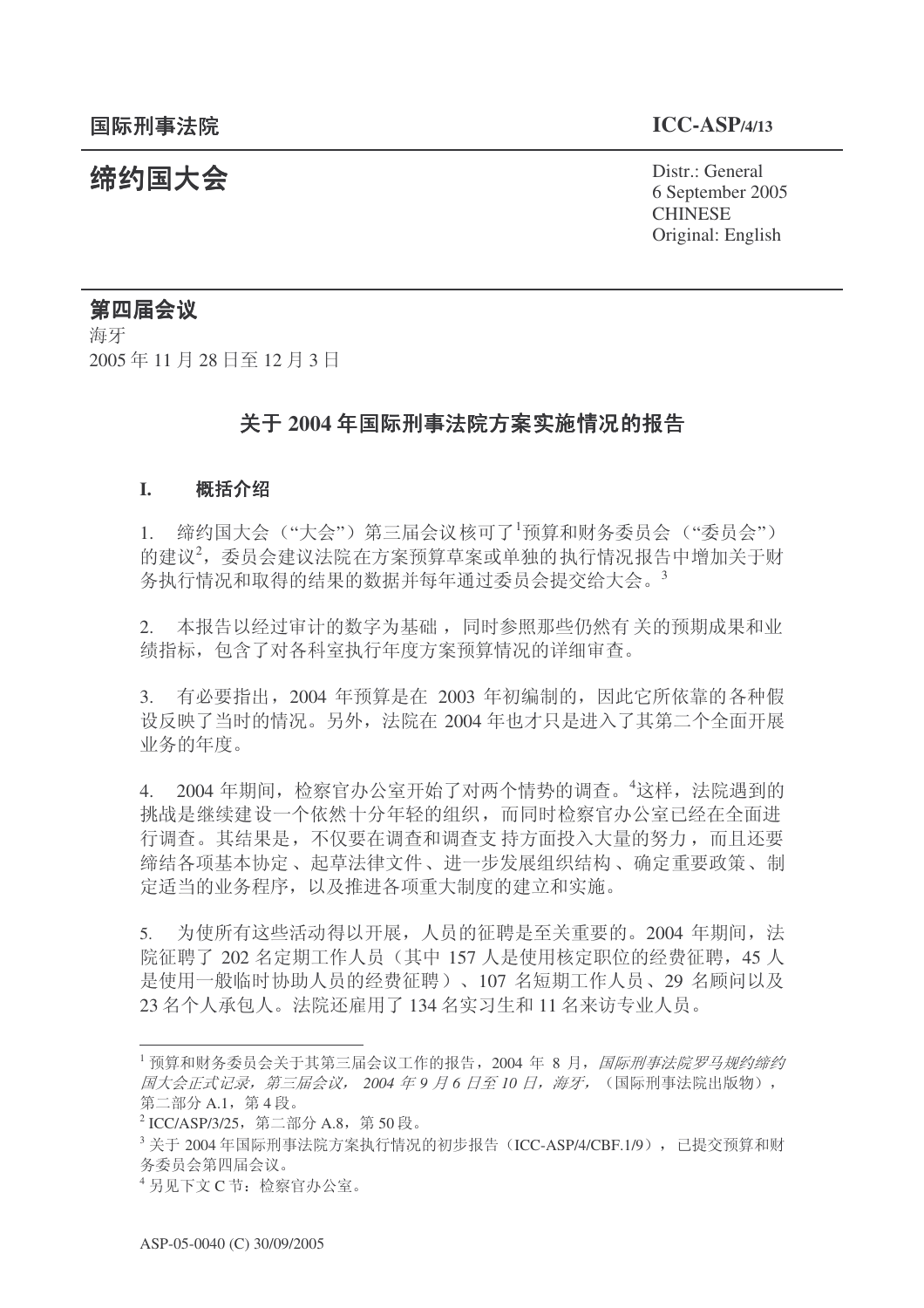# 表 1: 2004 年预算执行情况 - 按主要方案分类的一览表 (千欧元)

|                       | 核准的 2004<br>年预算 | 支出     | 未支配余额 | 执行率% |
|-----------------------|-----------------|--------|-------|------|
| 主要方案 I: 司法部门          | 5,871           | 4,594  | 1,187 | 79.4 |
| 主要方案 II: 检察官办公<br>室   | 14,041          | 7,999  | 6,042 | 57.0 |
| 主要方案 III: 书记官处        | 30,650          | 28,973 | 1,677 | 94.5 |
| 主要方案 IV: 缔约国大<br>会秘书处 | 2,599           | 1,943  | 656   | 74.8 |
| 法院总计                  | 53,071          | 43,489 | 9,562 | 81.9 |

## Ⅱ. 法院各机关

## A. 院长会议

6. 院长会议继续行使它的行政、司法和对外关系职能。考虑到它在这些责任 方面增加的工作量, 院长会议使 用一般临时 协助经费征聘了一名 P-3 行政干 事, 还征聘了一名 P-3 法律干事。院长会议在履行其职责时:

行政职能

- 继续监督各机关为共同关心的问题拟定统一的对策。对于在法院内部 培育有效的工作关系给予了特别关注。 由院长、检察官和书记官长组 成的协调理事会在 2004 年期间增加了会议的次数。它成立了预算指导 委员会, 以促进 2006 年预算编制工作的稳健、高效和透明, 同时还成 立了战略规划项目小组, 以便为法院制定一项战略计划。
- 每周与书记官长举行关于行政事务的会议, 监督书记官处提供 的行政 服务。
- 继续为行政指令提供意见。为协助颁布这些行政指令, 成立了一个行 政指令机关间工作小组。院长会议在 2004 年期间还完成制定了两项院 长令, 一个是关于《工作人员条例》的颁布, 另一个是关于法院信托 基金的设立。

司法职能

- 决定预审庭和上诉庭的所有法官都必须全日制在法院供职,以使法院 能够为接手它的第一批案件做好适当的准备。截止 2004 年 3 月, 这两 个庭的所有法官都已在法院供职。根据法院的假设, 曾经预计审判庭 的法官也需要全日制在法院供职。 由于没有诉讼, 院长会议认为没有 必要要求所有审判法官都 全日在海牙供职。从没有使用的全日制薪金 中拿出了一部分 重新划拨用于支付 法官在法院所在地出席全体会议的 旅费。
- 在 3 月和 5 月各举行了一次全体会议, 主要是起草和通过《法院条 杨门》。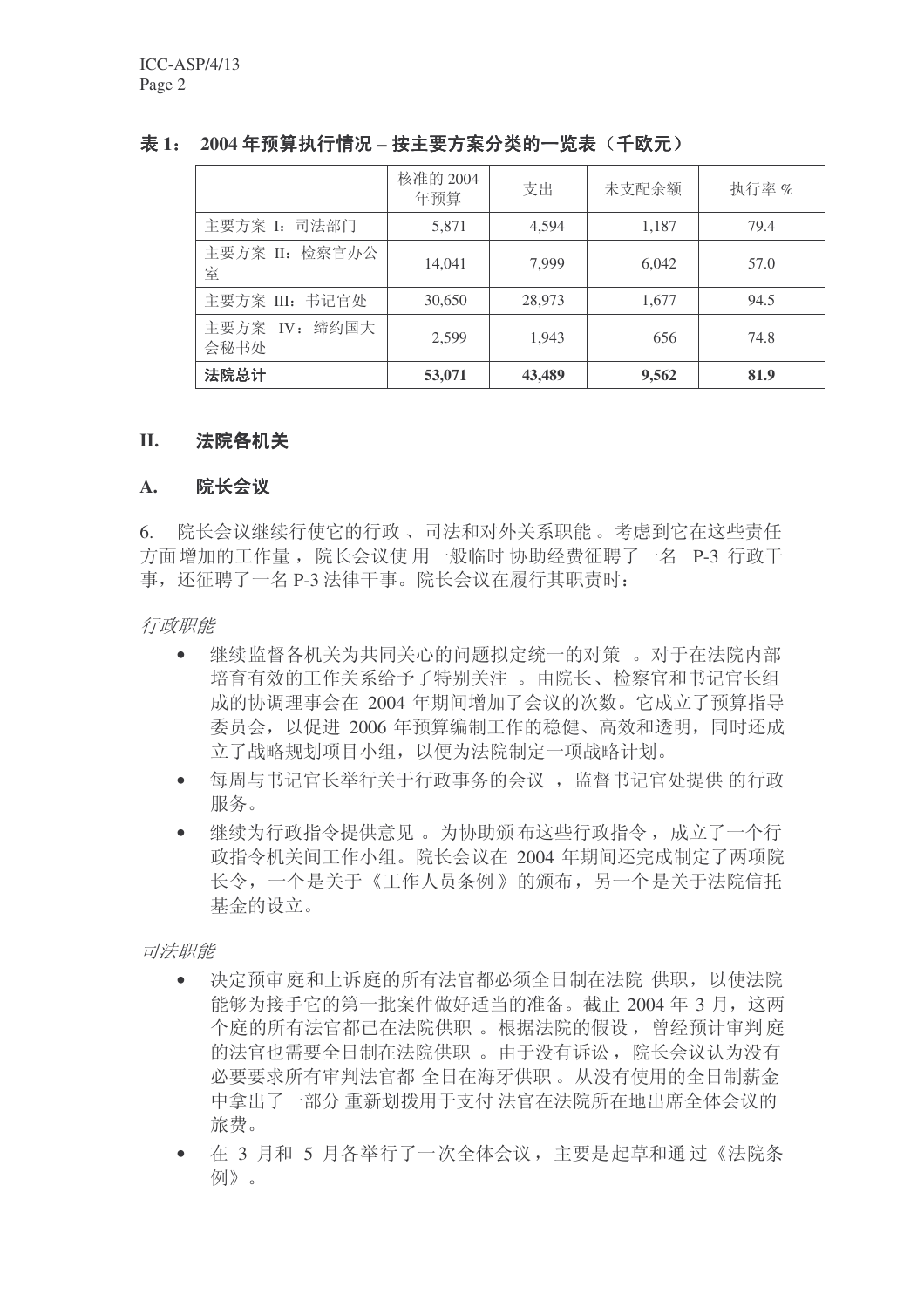- 在预审分庭内组建了三个预审庭。在缔约国向法院提交了两个情势之 后, 院长会议将刚果民主共和国的情势分配给第一预审庭, 将乌干达 的情势分配给第二预审庭。
- 在全体会议 上以及在全体会议休会期间, 通过会议和简报, 定期向所 有法官通报与他们有关的事项的最新情况。
- 成立了一个工作小组, 负责起草《司法道德守则》。
- 院长向各缔约国致函, 询问他们是否同意将本国放在一份显示 他们愿 意接收被法院判处监禁刑期人员的清单上。
- 在书记官长提交的建议基础上,同时在征求检察官的意见后,起草了 律师的《职业行为守则》。然后将行为守则草案提交大会通过。

# 对外关系

院长会议在对外关系领域的主要目标是在国际舞台上增进公众对法院的认 识和了解。通过下列活动, 院长在这方面发挥了领导作用:

- 定期与国家元首、政府首脑、部长、高级官员、缔约国、国际和区域 组织及非政府组织的代表以及学术界人士举行会晤。他还在海牙的大 会和其他会议上向广大的不同听众发表演讲,并接受了多次采访。
- 与检察官、书记官长和缔约国大会 (大会) 秘书处主任一起出席了为 外交界举办的两次情况介绍会(一次在海牙,一次在布鲁塞尔),以 及在海牙举行的大会第三届会议。
- 代表法院 协调法院与联合国 为通过两个机构间的 《关系协定》而举行 的谈判,并在缔约国大会和联合国大会通过后与秘书长缔结该协定。

# **B.** 分庭

7. 各个庭内的分庭审理分配给他们的情势。在 2004 年期间, 虽然有两个情势 分配给预审分庭, 但没有讲行诉讼。各分庭继续为法官征聘辅助人员。在履行 职责的过程中, 法官们:

- 选举了第一预审 分庭和第二预审 分庭的主审法官, 以及预审 庭的庭 长。
- 通过了《法院条例》。这些条例是为法院的日常运转设计的, 涉及了 广泛的事项, 包括法院的组成和行政管理、法院的诉讼、律师事务和 法律援助、被害人参与和赔偿、羁押事项、合作和执法、撤职和纪律 事项。《条例》还为《司法道德守则》的起草以及法律条文咨询委员 会的成立提供了框架。根据《罗马规约》第52条, 在制定《条例》时 听取了检察官和书记官长的意见。《条例》已发给各缔约国, 以便听 取意见。由于没有缔约国提出异议,《条例》已经生效。
- 参加了院长为处理在《条例》中应包括的需要专门关注和研究的特别 事项而设立的各工作小组。
- 在两次全体会议期间讨论了共同关心的问题,并参加了关于《规约》 重大事项的工作会议。在全会期间, 法官们与检察官、书记官长和东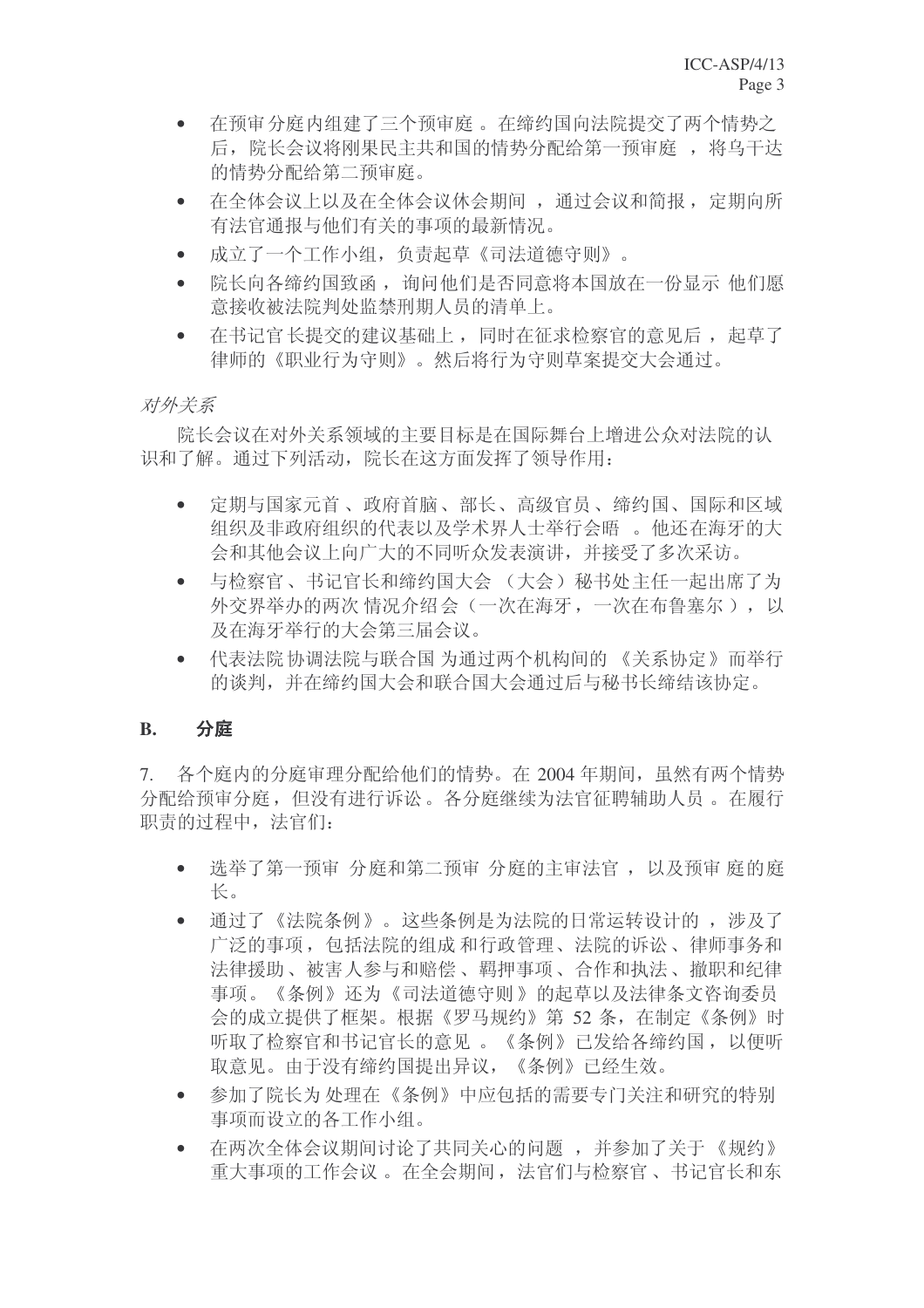道国代表举行了会议, 讨论了对法院今后的运转 有重大意义的事项。 举办了由专家主持的关于国际刑法中的性别问题以及关于法官可能与 媒体的接触的讲习班。

- 讨论和通讨了各分庭的组织结构。
- 协助院长会议起草在法院诉讼期间使用的标准表格和文件模板。
- 协调和讨论了在筹备未来诉讼的技术性问题时遇到的一些共同关心的 事项, 例如文件的披露和证据的出示, 等等。
- 作为各个与全法院有关事项的机关 间工作小组的联络点, 这些事项句 括与东道国关系协定、法院永久办公楼的确定、信息技术问题以及与 被害人和辩护有关的事项。
- 通过在世界各地的各种大会和会议上讲话以及接待来宾访问法院总 部, 参与了增进公众对法院的认识和了解的工作。 法官们还建立了与 一些国家和国际司法机构的联系, 以便向它们学习, 并与它们交流与 其司法工作有关的经验。

## C. 检察官办公室

 $8.$  检察官办公室分别于 2004 年 6 月 21 日和 7 月 28 日官布开始在刚果民主共 和国和乌干达的调查。为了协助调查和执行任何逮捕令, 缔结了一些重要的合 作协定。

9. 副检察官(调查)率领调查小组访问了金沙萨和坎帕拉。在乌干达政府的 充分配合下, 调查小组在乌干达面对困难的局势采取了重要的调查步骤, 对一 些人讲行面谈,并收集了其他证据。

10. 据估计, 尽管调杳讲展因调杳 小组面临的巨大安全风险而受到阻碍, 但是 乌干达案件的调查工作已完成了大约60%。

11. 在刚果民主共和国, 调查小组发现自己置身于极度危险的安全环境之中, 而且在基础设施方面情况非常困难, 政府提供援助的能力十分有限。由于在与 联合国驻刚果民主共和国特派团达成谅解备忘录方面的延误, 前方工作的进展 速度也受到影响。在这种条件下,据估计对刚果民主共和国情势的调查完成了 大约三分之一。

12. 由于调查没有按照检察宫办公室假设中预计的速度进行,同时考虑到《财 务条例和细则》(ICC-ASP/1/3)的细则 101.1 (c)<sup>5</sup> 和细则 110.4(b)<sup>6</sup>的规定, 在 业务需要出现以前征聘业务人员或通过填补检察官办公室的有条件职位来加强 业务支持能力, 被认为是不适当的。

<sup>5 &</sup>quot;在适用《财务条例和细则》时,工作人员必须遵守有效财务管理和力行节约的原则。"

<sup>6 &</sup>quot;审核官负责根据资源的核准目的、效率和有效性原则以及法院《财务条例和细则》管理包 括职位在内的所有资源的使用……"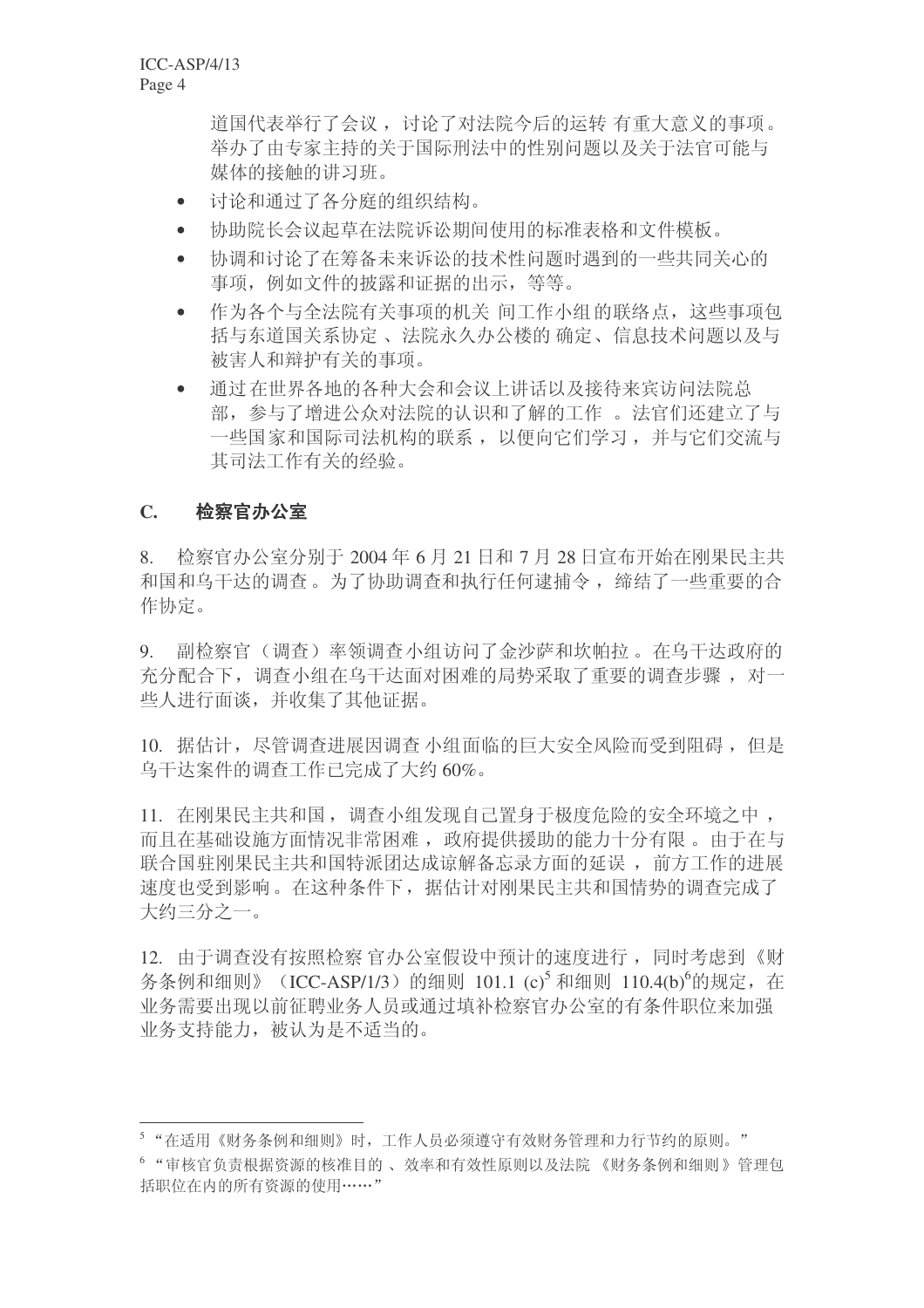13. 人事费用支出不足(执行率是 48%), 在很大程度上是因为与调查有关的 安全和业务关切导致了对征聘计划的调整。相反, 在非人事资源方面投入了资 金, 以确保在业务上为调查做好准备(非人事预算的执行率达到85%)。

14. 检察官办公室在制定为检察官办公室的任务提供支持的各项政策方面取得 重大进展, 其中包括为促进下列事项而制定的政策:

- 对合作和互补管辖原则的一项积极策略,包括鼓励尽可能进行真正的 国家诉讼, 依赖国家和国际网络, 以及参与国际合作体制;
- 一项重点突出的起诉战略, 其特点是: 将重点放在最有责任的犯罪人 身上, 一项进行短暂调杳的政策, 有重点的检控和快速审判, 以及根 据每一个情势的特殊情况采取多学科的调查方法。

15. 检察官办公室借助实际的经验来帮助改进它的各项政策和组成为执行这些 政策所需的业务和支助小组。

16. 成立了由三个庭的庭长组成的执行委员会, 就包括有关驳回案情通函、寻 求补充资料、开展后期分析和启动调查的决定在内的所有重大决定向检察官提 供咨询, 从而确保实现战略和业务问题上的协调一致的集体决策。

17. 在业务方面, 采用联合小组的作法使每一个司具有不同背景和技能的人员 汇聚到一起, 从而确保各个项目得到最有效的实施。

18. 在业务支持和行政服务方面, 检察官办公室的结构已经能够提供可满足各 种业务需要的服务水平,同时建立与法院其他机关的必要联系,以确保在共同 服务方面的协调和效率。

# 检察官直属办公室

19. 2004 年期间, 检察官直属办公室在 2003 年各项战略决定的基础上继续努 力。总括地讲, 检察官:

- 做出了启动前面所述调查的决定。
- 制定了该办公室的主要政策, 并为战略和政策的 执行改进了办公室的 结构。
- 为改进办公室的男女比例以及推动在检察官办公室的业务中关注性别 问题提供了支持。
- 为各缔约国、非政府组织、政府间组织、学术界和国家/国际机构之间 为促进合作和成本效益而开展交流和对话奠定了坚实的基础。

# 服务科

20. 2004年期间, 服务科向检察官办公室提供了以下技术、语言和行政支持:

• 与书记官处一起为语言工作人员的挑选和资格鉴定制定了程序。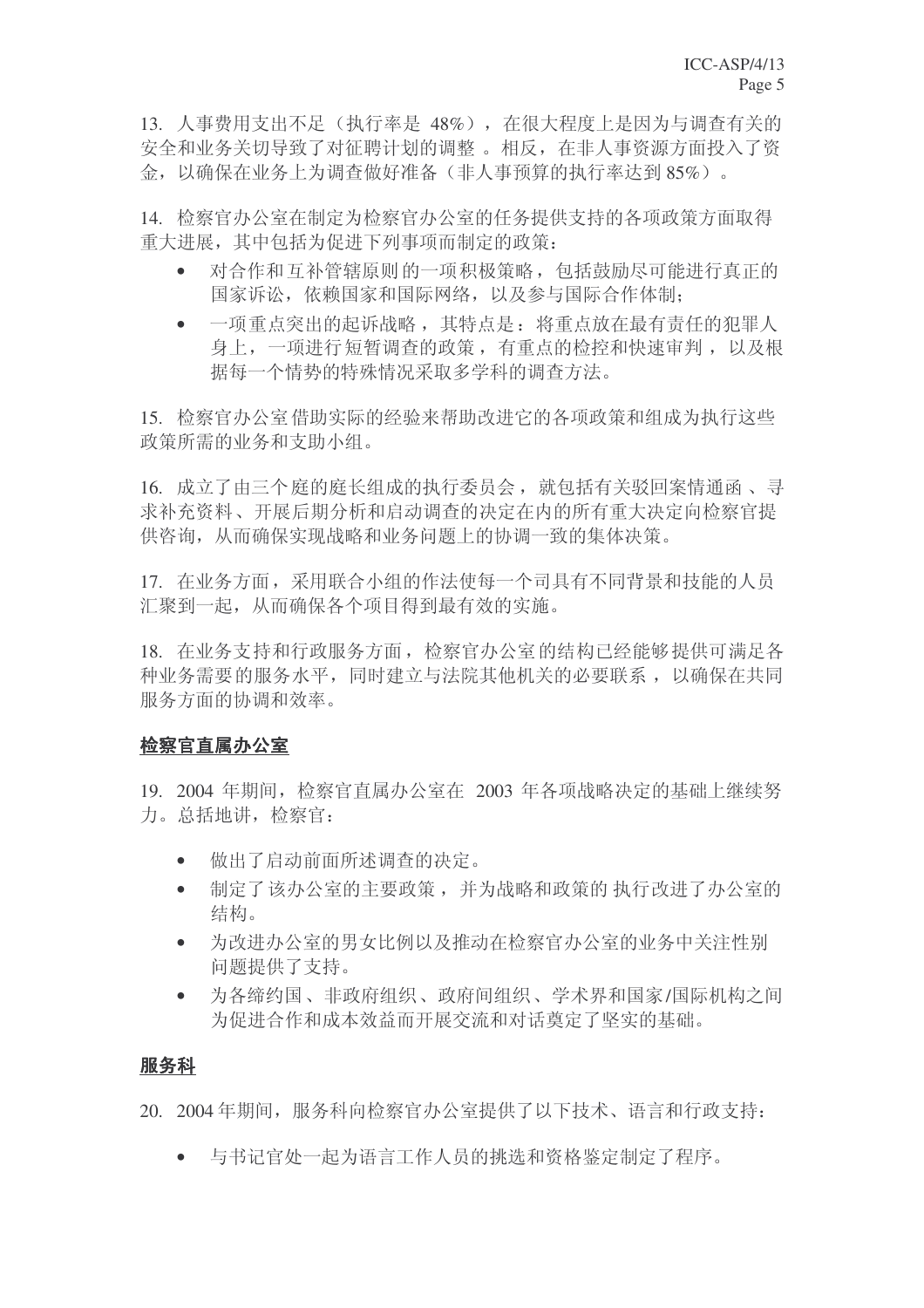- 编制了一份多语种的实地口译员名册,,以满足实地调查 小组的需要 (有 61 名通过资格鉴定的口译员, 涉及的语种包括 阿乔利语、兰戈 语、阿泰索语、库曼姆语、斯瓦希里语、刚果斯瓦希里语以及林加拉 语)。
- 出台了实地口译员行为守则和指南。
- 部署了总计 138 天的口译员服务, 以支持在实地对证人的面谈。
- 通过考核和挑选八名听打员 (阿乔利语、斯瓦希里语) 为非工作语言 的嫌疑人审讯录音和音像证据进行听打, 从而满足了事先未曾预见的 非工作语言的听打要求(总计400小时录音材料的听打)。
- 制订了听打服务的标准和指南,并提供了培训。
- 满足了办公室在 2004 年期间提出的所有 156 项笔译请求。
- 引讲了最先讲的证据处理方法, 并向工作人员提供了相关的培训。
- 为证据和第 15 条所指材料的管理成功使用了 TRIM 软件, 并为主要最 终用户提供了培训。
- 为法院在用以简化已披露证据的管理系统和软件方面的决定提供了意 团。
- 建立了遵守《规约》关于证据监管链以及记录保管规定的各项制度, 结果没有发生一起丢失或损坏证据的事件, 也没有关于证据遭受污染 的投诉。
- 为了支持在实地对嫌疑人的面谈,建立了必要的技术基础设施,同时 还为了向实地调查提供支持进行了人员培训。
- 为派往乌干达和刚果民主共和国的团组提供了合格的技术支持。
- 为方案管理人提供了可靠的财务数据和预测,并增进了对财务和行政 程序,特别是与实地业务有关的财务和行政程序的了解。

# 法律顾问科

# (2004年预算: 法律顾问和政策科)

21. 首席检察官重新界定了法律顾问科在整个 2004 财政期间的职能, 使之包括 了以下四项职责: (a) 应要求向检察官办公室的业务领域提供法律咨询: (b) 发 展在线法律工具或服务; (c) 应要求向检察官办公室人员提供法律培训; 以及 (d) 协调检察官办公室的法律 – 学术网络。这个科的名称也由"法律顾问和政策 科"改为"法律顾问科"。

22. 在2004年期间, 法律顾问科, 主要开展了下列活动:

- 研究和起草了涉及广泛法律问题的 35 项法律备忘录。
- 制作了"法律工具文件 夹", 这是一个独特的虚拟图书馆, 收集了超过 千兆字节的国际刑法领域的法律材料, 包括有关的条约及国际和国家 裁决: 开发了案件管理应用程序"Case Matrix"的整体原型, 其中包含了 广泛的法律索引和数据库服务; 并开始编写有关诉讼程序和证据问题 的综合评述"诉讼评述"。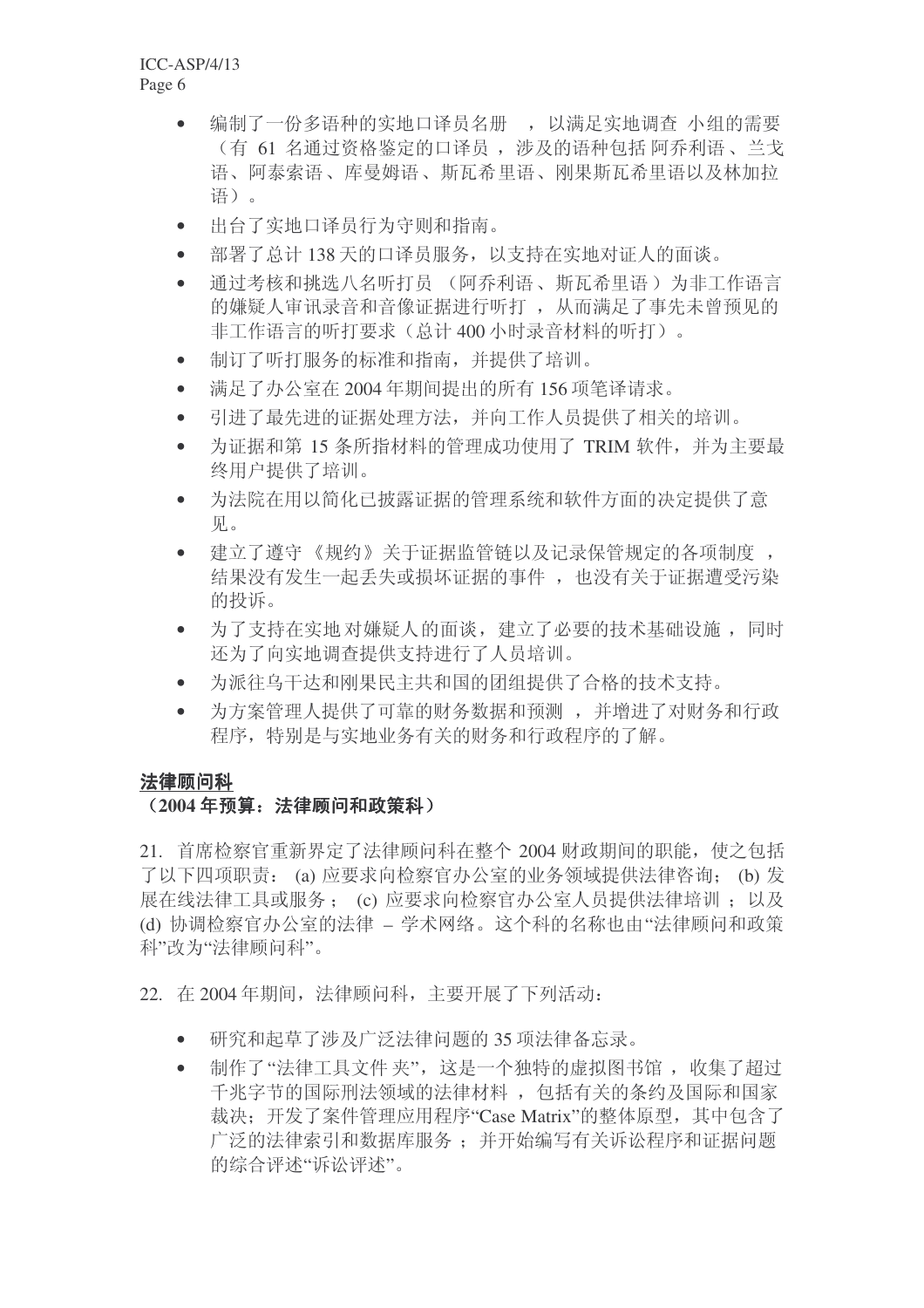- 协助为检察官办公室人员提供法律培训, 包括主办了 15 次国际刑事法 院-检察官办公室客座讲座, 出席者来自法院的所有机关。
- 进一步发展了与法律 学术专家和机构的联系。

# 工作人员战略股

# (2004年预算: 不存在)

23. 工作人员战略股是 2004 年期间在检察官办公室内设立的一个独立单位,其 责任是就专门与检察官办公室有关的人力资源事项提供战略意见, 并在检察官 办公室人员的挑选和发展方面与书记官处建立必要的联系。工作人员战略股在 2004 年期间开展了下列主要活动:

- 就重要的人力资源事项向检察官提供咨询。
- 支持了 77 名新工作人员 (56 个预算内职位和 21 个一般临时协助职 位)的征聘; 2004年新核准职位的 57%已经填补。
- 制定了检察官办公室专用的业务人员征聘战略。
- 协调了为检察官办公室内部的职位叙级而开展的工作调查的准备。
- 组织了所有专供检察官办公室人员参加的工作人员发展讲座。
- 协调了在制定检察官办公室战略计划方面的初步工作。
- 出台了一项离任面谈和试用期反馈政策, 以便帮助不断改进检察官办 公室在上任诱导和工作人员部署方面的安排。

# 新闻股

# (2004年预算: 不存在)

24. 新闻股于 2004年6月设立,成为直属办公室的一个单独的股。

25. 新闻股的职能包括就信息和沟通战略、媒体管理和媒体关系向检察官和办 公室提供咨询: 传播关于检察官办公室工作的信息并回答媒体的询问: 增进公 众以及受其工作影响的"有关社区"对检察官办公室工作的理解: 为检察官办公 室在媒体、学术和公共机构以及非政府组织和 政府间组织中建立和发展积极的 支持网络: 设计和开展涉及检察官办公室工作的一些重要方面的宣传和外延活 动; 以及为调查提供支持并执行首席检察官交给的其他任务。

26. 在 2004年期间, 新闻股:

- 围绕刚果民主共和国和乌干达调杳的宣布设计了战略并开展了媒体宣 传活动。
- 启动了在非洲的媒体网络建设工作。
- 派出实地访问团 组, 以便在南非、肯尼亚、刚果民主共和国、乌干 达、坦桑尼亚联合共和国、卢旺达和埃塞俄比亚建立有效的非洲媒体 网络。
- 挑选媒体采访机会,并在采访前后向检察官和副检察官提供咨询。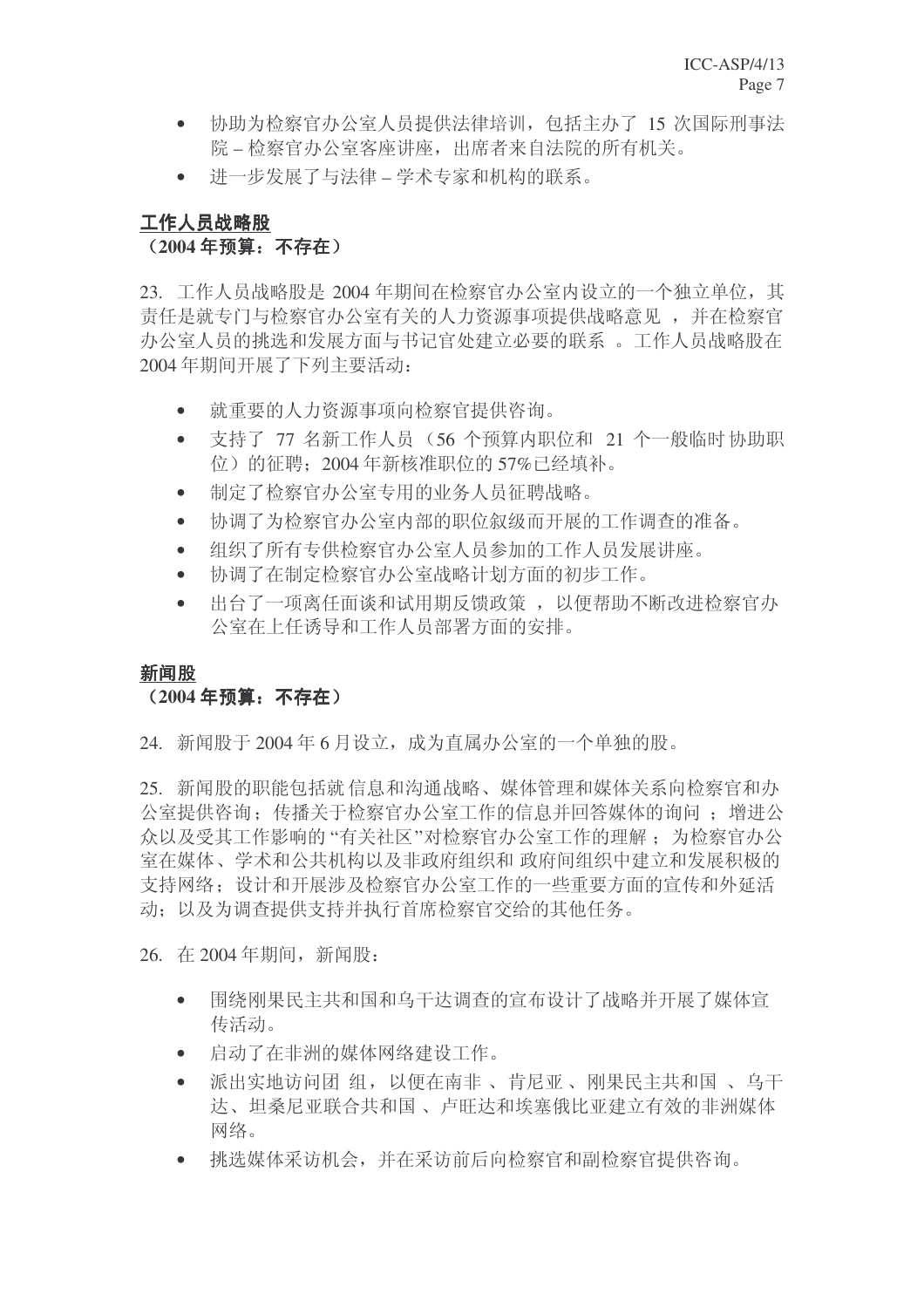- 回复了媒体就检察官办公室的工作源源不断提出的各种询问。
- 平均每周组织三场情况介绍会, 并作为检察官办公室的代表出席 介绍 会和接待对法院的高级访问。
- 编写检察官办公室为国际刑事法院新闻简报的投稿。
- 陪同检察官以及检察官办公室其他主要官员讲行高级出访。
- 协调制作关于检察官办公室的记录片的外部媒体公司的工作。
- 代表检察官办公室出席了在温哥华举办的一次国际司法机构公共信息 战略大会。

# 管辖权、互补和合作司

## (2004年预算: 不存在)

# 情势分析科 (2004年预算: 分析科)

27. 在 2004年期间, 情势分析科:

- 通过部门间磋商, 为分析的三个阶段分别制定了条 例和程序, 并由执 行委员会通过。
- 监督开发了一个供储存来函、记录资料、处理建议、生成报告以及发 送答复的计算机系统; 拟定了供答复来函使用的标准模板; 为来函的 分析编写了实践手册和标准(第一阶段)。
- 为分析有关情势的严重性、可受理性以及司法利益拟定了暂定方法和 格式(分析的第二、三阶段)。
- 编写了一份政策文件关于如何处理来函和所提交情势的附件, 其中包 括部门间协商、由检察官批准以及在网站上公示以听取公众意见。
- 分析了 1.030 份来函(分析的第一阶段), 获得核准并向来函人回函答 复。
- 对六个有关情势进行了分析 (分析的第二阶段) 并就这些情势编写了 提交执行委员会的12 份定期分析报告。
- 完成了刚果民主共和国和乌干达两个情势的 后期分析 (第三阶段), 包括索取补充资料、派团出访收集信息, 以及向执行委员会提交关于 第 53 条要素的综合报告, 以便能够在掌握信息的情况下就是否启动调 查做出决定。
- 分别向乌干达和刚果民主共和国派出八个访问团收集关于可受理性和 司法利益的资料。

# 管辖权和国际合作科

# (2004年**预算: 不存在**)

28. 总括来说,管辖权和国际合作科:

• 与领土国(刚果民主共和国和乌干达政府)谈判和缔结了合作协定。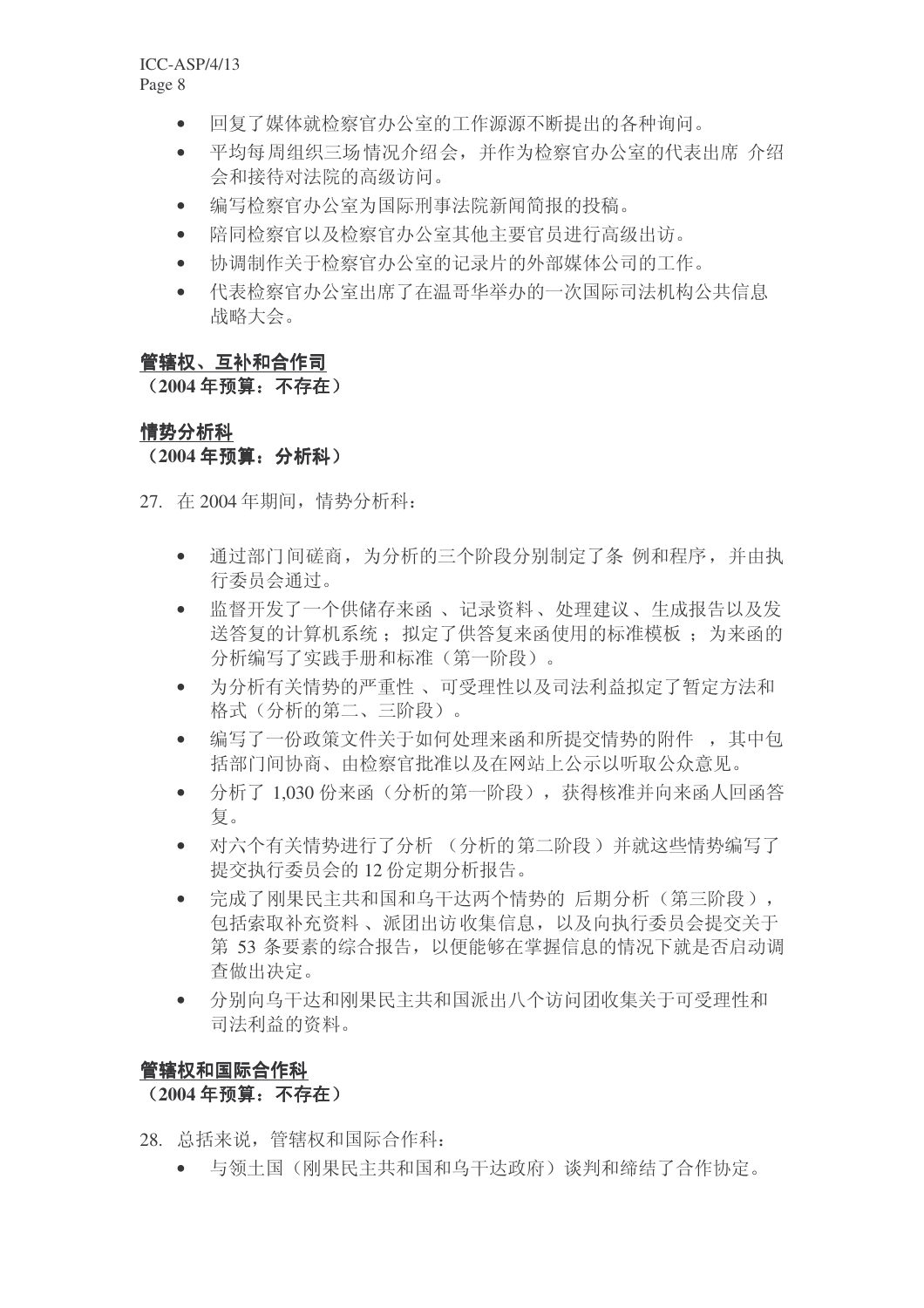- 谈判和缔结了检察官办公 室与国际刑警组织的合作协定以及与若干非 政府组织和联合国机构及一个缔约国的合作协定,并启动了与另外几 个缔约国的谈判。
- 参与谈判和通过了一个全法院的 《与联合国关系协定 》以及全法院与 领土缔约国关于特权与豁免的协定。
- 参加了(正在进行的)全法院与非洲联盟、欧洲联盟和联合国驻刚果 民主共和国特派团协定的谈判。
- 处理了19 项关于为调杳提供支持的援助请求。
- 制定和实施了与正在调查的情势有关的对外关系战略和工作计划。
- 与主要的当地及国际利益方, 包括乌干达政府、当地和国际非政府组 织、捐助国、联合国以及苏丹, 建立了广泛的联系, 以发展合作关 系, 包括派出了八次实地访问团。鼓励各方承认将司法内容作为综合 战略的一个组成部分。
- 与主要的当地及国际利益方, 包括刚果民主共和国过渡政府、 当地和 国际非政府组织、国际支持过渡委员会成员、欧洲联盟和联合国驻刚 果民主共和国特派团, 建立了广泛的联系, 以发展合作关系, 包括派 出了八次实地访问团。
- 为检察官办公室参加 对外交使团情况介绍会、缔约国大会、欧盟国际 公法工作组以及联合国会议等对外关系活动制订计划并提供支持: 各利益方起草讲稿、报告和材料: 以及提供关于检察官办公室及其战 略和活动的介绍。

# 调查司

# 副检察官办公室

# (2004年预算: 副检察官 – 调查)

- 29. 整个调查司:
	- 通过谈判和确保实地机构提供必要的合作, 积极为调查的启动和进展 提供了支持。
	- 为调查司的设置确定和实施了战略,以确保:
		- o 在组织上,工作人员和设备都已到位:
		- o 重要的业务政策和程序都已明确:
		- ⊙ 每个部门的目标都已确定并尽可能实现:
		- o 每一项调杳都取得充分的讲展。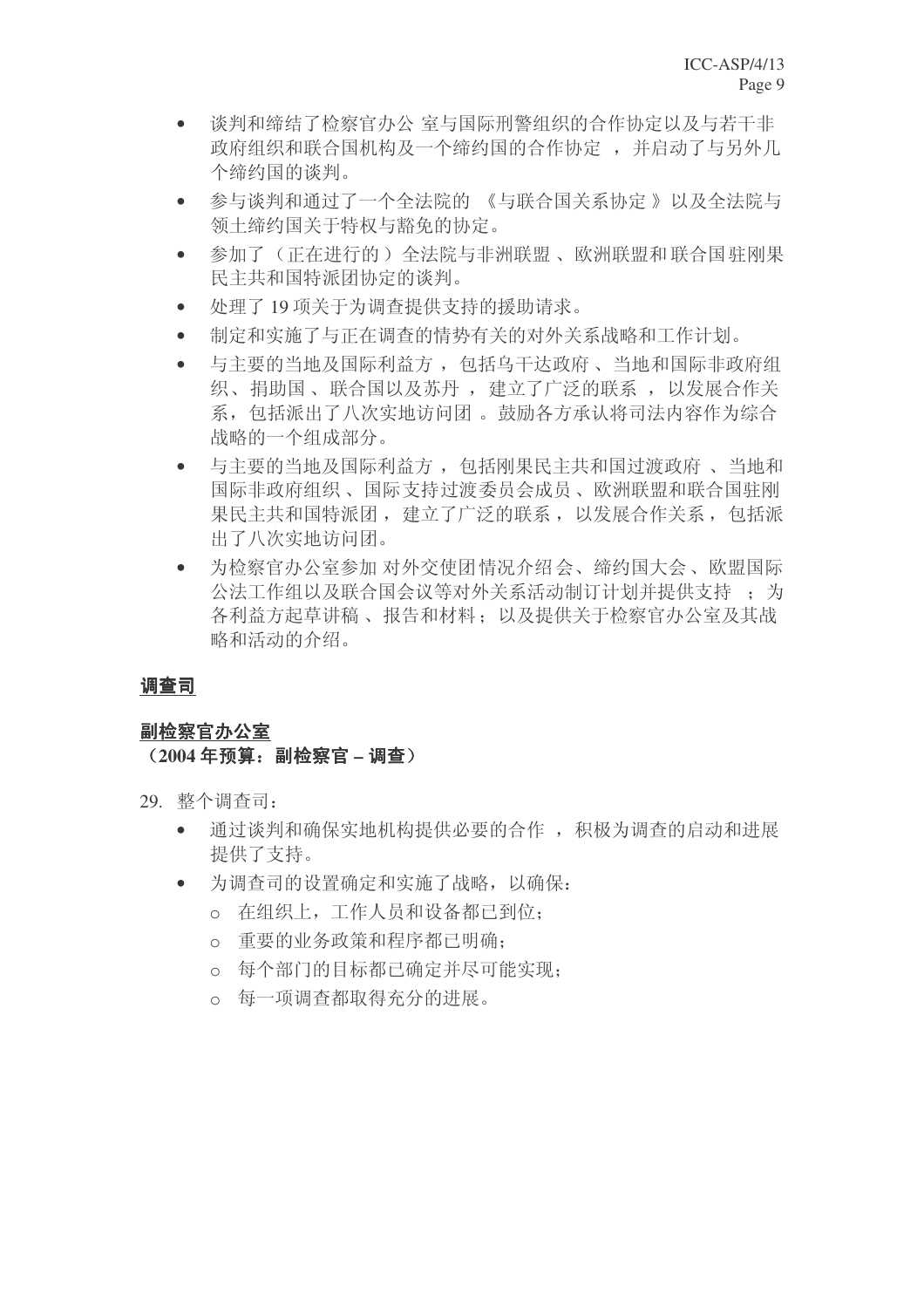#### 调查规划和支持科

## (2004年预算: 调查科的一部分)

#### 分析股

- 为支持初步审查开展了犯罪分析 。为五个情势进行了初步犯罪分析, 并对不同的情势进行了比较分析, 结果确定了各个情势的主要犯罪领 域和主要嫌疑群体。
- 为支持调查进行了分析: 收集、核对和分析不同来源的证据, 以便提 供支持案件的指定产品 – 犯罪规律、嫌疑人背景(个人和组织): 事 件分析。
- 制定分析的方法标准, 包括来源评估、定量分析以及若干电子工具。
- 开发了一个供选拔和考核分析人员和调查人员的模型,并使征聘工作 取得成功。

## 性别和儿童股

- 成立了这个股并明确界定它在本司以及整个检察官办公室中的作用。
- 为实地调杳员提供了协助/支持, 并为调查组举办了内部培训。
- 将与被害人参与和赔偿科的协调纳入一项协议。
- 在制定涉及被害人事项的政策和指南方面开展工作, 完成了制定性暴 力政策的第一阶段工作。
- 制定了在调查期间适当对待被害人的程序,并实施了诸如在实地 对被 害人讲行面谈前评估的措施。其结果是, 在两个正在处理的情势中都 制定和实施了在实地对被害人的状况进行评估的标准化程序,而且为 制定检察官办公室一级的被害人权利和被害人 /证人保护政策提供了大 量意见。

## 业务股

 $30.$  业务股在 2004 年 10 月底法医协调员上任以后才开始开展业务: 因此其成 就都是与法医业务有关的。业务股:

- 通过派人前往实地(Ndrele)以及分析与调查有关的法医材料, 为各小 组提供了法医支持和咨询。
- 制定了法医目标和战略方法。
- 开始发展法医同行(非政府组织、个人、机构)网络。
- 开始拟定准则、程序和方法。
- 通过采购快速反应成套装备清单以及法医图书馆清单, 取得了法医设 备。

#### 调查小组

## (2004年预算: 调查科的一部分)

• 完成了各小组(法律、调杳、业务、文化)的征聘和培训。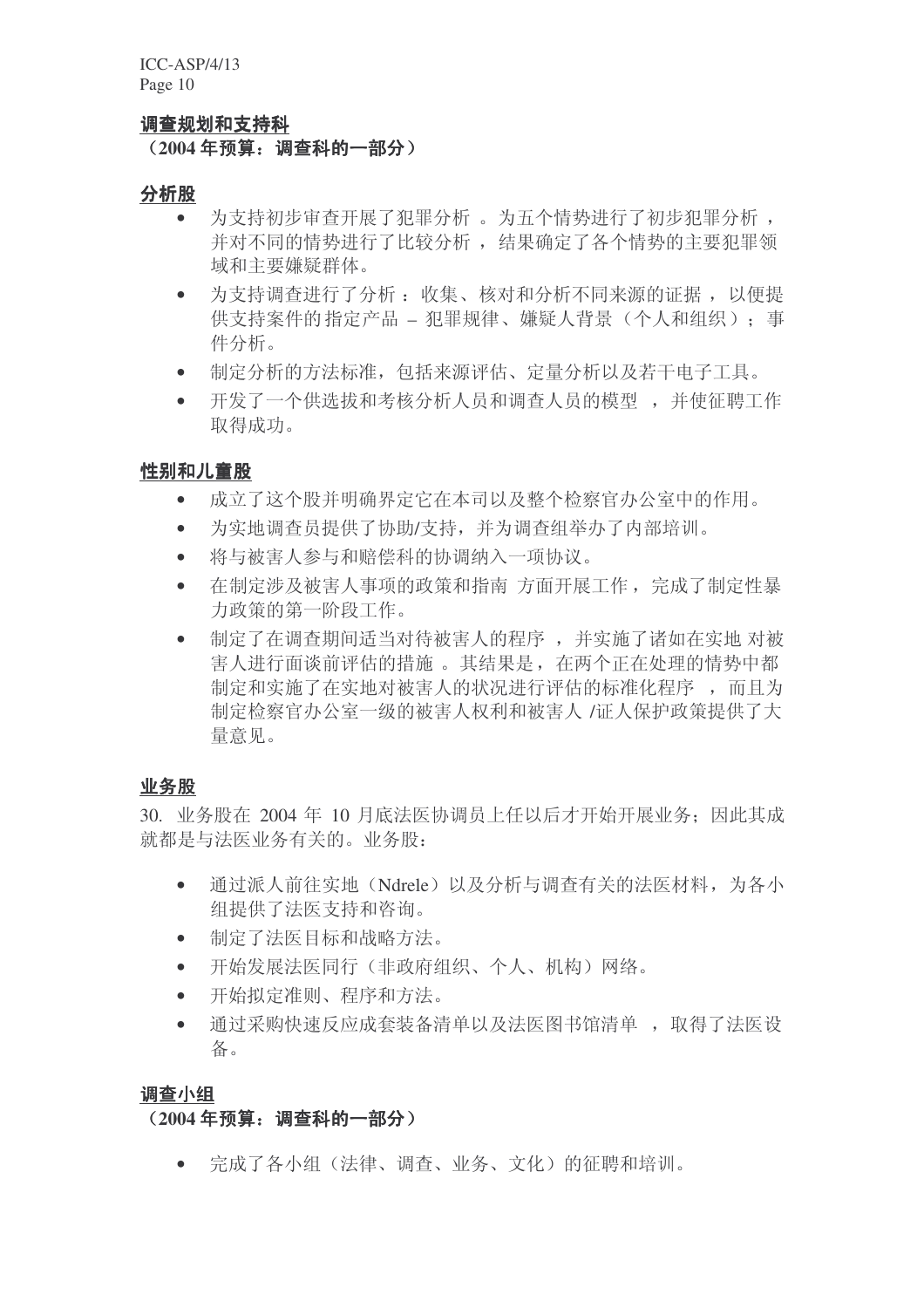- 拟定了案例假设, 以推动有针对性的调杳, 并定期予以更新。
- 通过对公开资料的分析以及记录陈述, 收集了证据和资料。
- 制定了证人保护程序。
- 为处理资料和履行《规约》规定的义务制定了必要的规程。

# 起诉司

31. 在 2004年期间, 起诉司将注意力集中在四种核心活动之上, 即: 征聘、为 进行调查和起诉制定必要的法律规程和准则: 协助制定关于登记、 保存和处理 证据的内部程序; 以及在分析和调查阶段向管辖权、互补和合作司官员以及调 杳组提供法律咨询。这种集中的努力取得了下列成果:

- 副检察官 (起诉) Fatou Bensouda 女士于 2004 年 11 月 2 日上任;
- 征聘了所有高级律师(三名高级审判律师和一名高级上诉律师)及其 辅助工作人员。还启动了其他专业职位的甄选工作:
- 制定了关于第 56 条程序、证人面谈、嫌疑人面谈、遵守客观性原则以 及披露检察官办公室所掌握和控制的证据等各项规程:
- 向调杳员(调杳司)提供了关于这些规程和关于 《罗马规约》、《程 序和证据规则》以及《法院条例》的有关法律规定的培训:
- 积极参与了通过《法院条例》的过程:
- 在拟定各种合作协定时以及 在其他有关合作事项上向管辖权、 互补和 合作司官员提供法律意见:
- 与调查司的调查员一起参加调查团;
- 向服务科负责开发计算机信息储存和处理系统的工作人员提供法律咨 询,并在电子法庭系统供应商的挑选过程方面提供了法律咨询:
- 与书记官处协作, 以改进协调, 包括为相互的交流与信息分享制定专 门的准则。

# **D.** 书记官处

# 书记官长办公室

# 书记官长直属办公室

32. 根据书记官长直属办公室的职能,可将 2004 年的主要成就大致分为在管理 领域的成就和在对外关系领域的成就。

就管理而言,书记官长直属办公室:

- 保证了书记官处各司和各科的目标得以实现。
- 通过提供指导、协调和审查书记官处的所有活动 /项目以及信息流通, 进一步改进了书记官处的总体管理;与各司长和科长举行定期的双边 会议和联席会议,并在书记官处内部组织和参加了团队建设活动: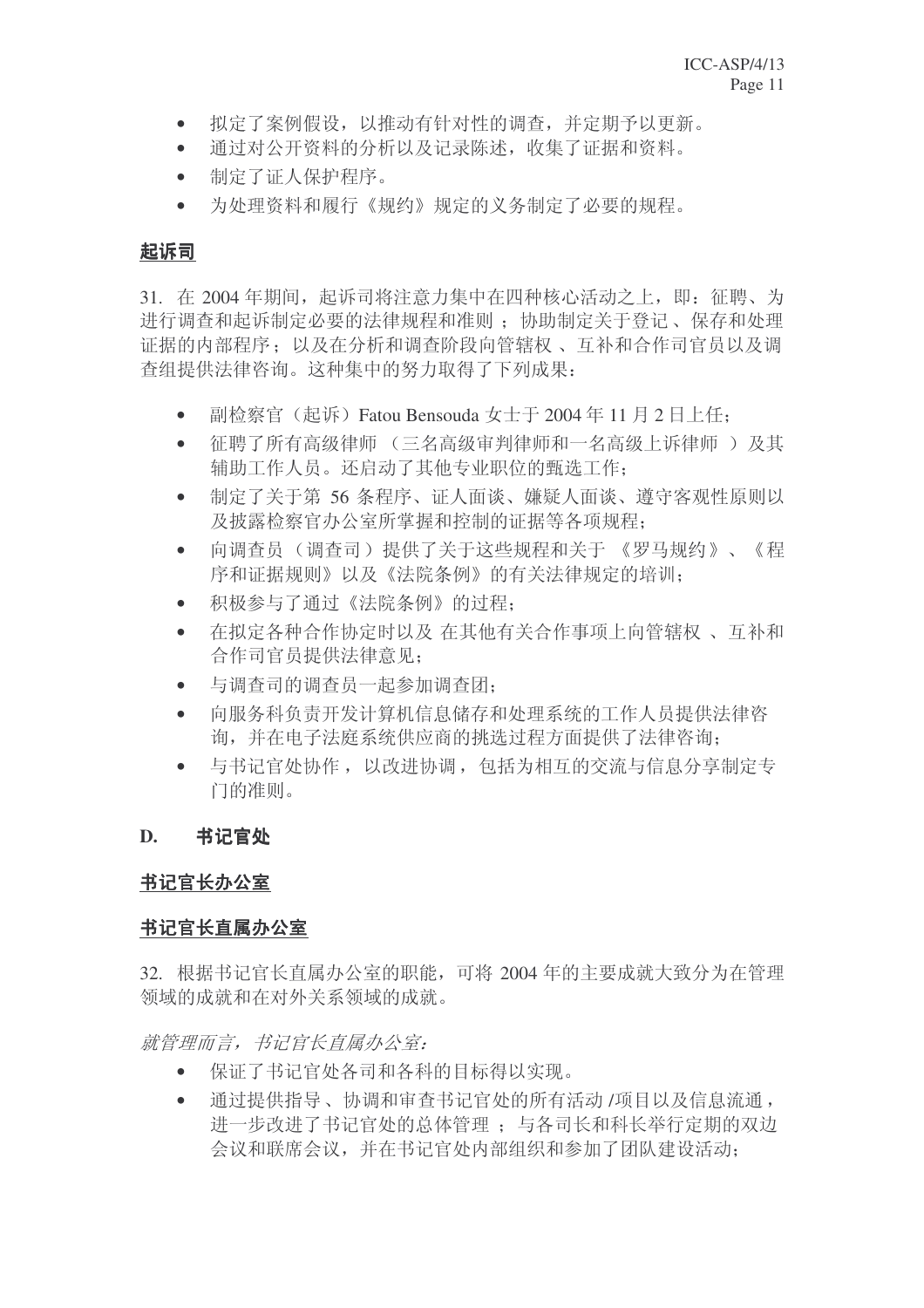- 协调了与书记官处有关的实地活动的所有方面。在此方面, 书记官长 和书记官长直属办公室工作人员向乌干达和刚果民主共和国派出了三 次访问团:
- 通过参加与院长会议的每星期例会以及与协调委员会 、机关间委员会 和各工作小组的定期会议, 继续确保法院各机关之间的协调。

就对外关系而言, 书记官长直属办公室:

- 通过筹备、举办和跟进缔约国大会的会议、预算和财务委员会的两届 会议、对外交使团的三次情况介绍会、与欧盟国际公法工作小组的两 次会议、与非政府组织的两次战略会议、与东道国外交部成立的特别 工作小组的每是期例会、与一些国家和非政府组织代表的多次单独会 议、以及一些大会(例如: 温哥华关于国际司法宣传战略的对话), 加强了法院与其主要伙伴 (东道国、《规约》缔约国和非缔约国、政 府间组织和国际组织、非政府组织、捐助方和学术界)的对话。
- 协调和履行了法院的报告义务。

# 内部审计办公室

- 33. 在2004年期间, 内部审计办公室取得了下列成果:
	- 通过为核定职位录用人员等工作, 建成了一个运转良好的办公室。
	- 通过了《内部审计章程》。
	- 确定和评估了各种风险, 以便为战略规划提供指导。
	- 协调并建立了与外部审计员的 牢固的工作关系, 同时尽可能扩大审计 的覆盖范围,减少重复。
	- 开始进行深入的绩效审计。
	- 创立了对建议的实施情况进行评估和报告的进程。
	- 对高层管理人员临时提出的请求做出回应。

# 法律顾问科

34. 在2004年期间, 法律顾问科在其当年各项目标的基础上:

- 向书记官长、协调委员会和包括人力资源科、被害人和证人股、新闻 和文件科以及警卫和安全科在内的其他科级单位提供了法律咨询 /意 见。
- 完成了《与联合国关系协定 》; 完成了《关于执行监禁判决的协定 (草案)》: 完成了《关于重新安置证人的协定 (草案)》: 确定了 与各缔约国谅解备忘录的模板: 完成了总部协定草案的 80%; 起草了 缔约国大会已通过的法官任职条件和待遇的修订。
- 通过内联网颁布和发表了行政指令。
- 改讲了各机关在法律事项上的协调与联络。
- 参加了定期召开的机关间会议以及关于各种问题的讨论。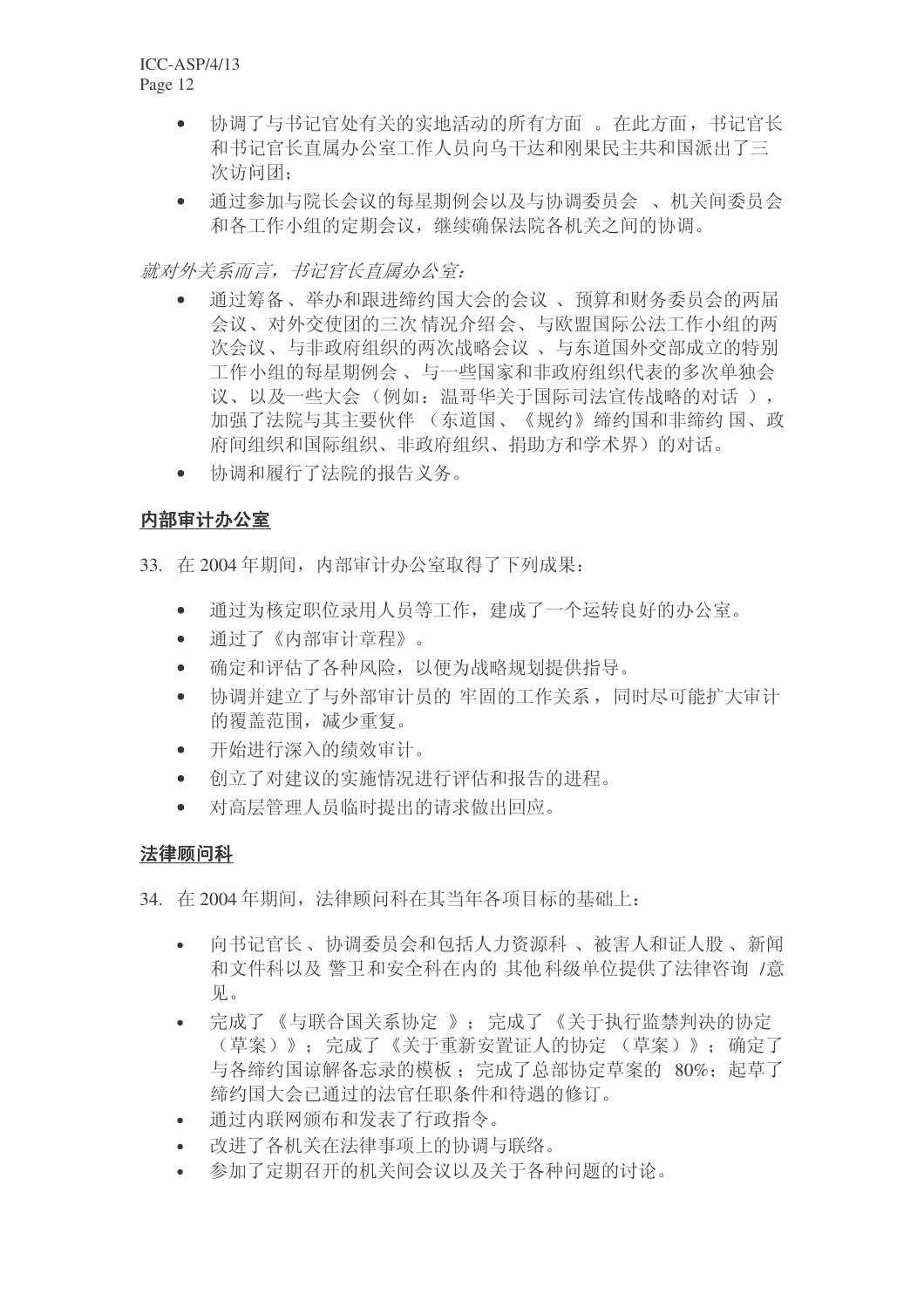- 开发了一个关于缔约国立法实施情况的数据库。
- 拟定了各式模板, 作为谈判私营商业性质合同的基础, 确保了法院特 权与豁免得到保护。
- 参加了机构间采购服务 办公室的培训 ,以了解联合国的采购和合同程 序。
- 参加了一项持续不断的法律教育计划, 以随时了解总的法律动态。

# 警卫和安全科

35. 警卫和安全科在三个主要领域为法院提供服务:总部的警卫与安全、实地 的警卫与安全, 以及信息安全。在 2004 年期间, 它在这三个领域取得了下列成 果:

总部

- 成立了警卫控制中心, 使之投入充分运转, 每周七天每天 24 小时在总 部大楼内提供警卫、安全和紧急监测和反应能力。
- 适当培训和装备了所有警卫人员, 使之得以执行任务或履行职责。
- 创造了一个安全和有保障的工作环境, 没有发生任何严重的实体、警 卫或与安全有关的事件。

实地活动

- 创建了实地警卫办公室,开始为前往实地的法院工作人员提供必要的 指导、咨询和协调。
- 建立了与实地其他警卫机构和联络人的必要联系。
- 采购了必备的个人防护装备及通信设备。
- 进行了实地警卫、急救和生存培训。

信息安全

- 征聘了一名信息安全分析员。
- 向前了一个信息安全管理论坛。
- 根据一项业已颁布的阐明法院致力于建立适当信息安全制 度的院长 令, 起草了若干项行政指令。

# 共同行政事务司

# (2004年预算: 副书记官长办公室的一部分)

# 司长办公室

# (2004年预算: 副书记官长直属办公室)

36. 由于这个司司长职位的重要性, 特别强调了进行有条不紊的征聘过程, 以 便为该办公室找到最合适的人选。但是,同样重要的是,必须保证这个职位不 会空缺太久,因此决定先雇用一 名临时司长填补这个职位。由于征聘过程较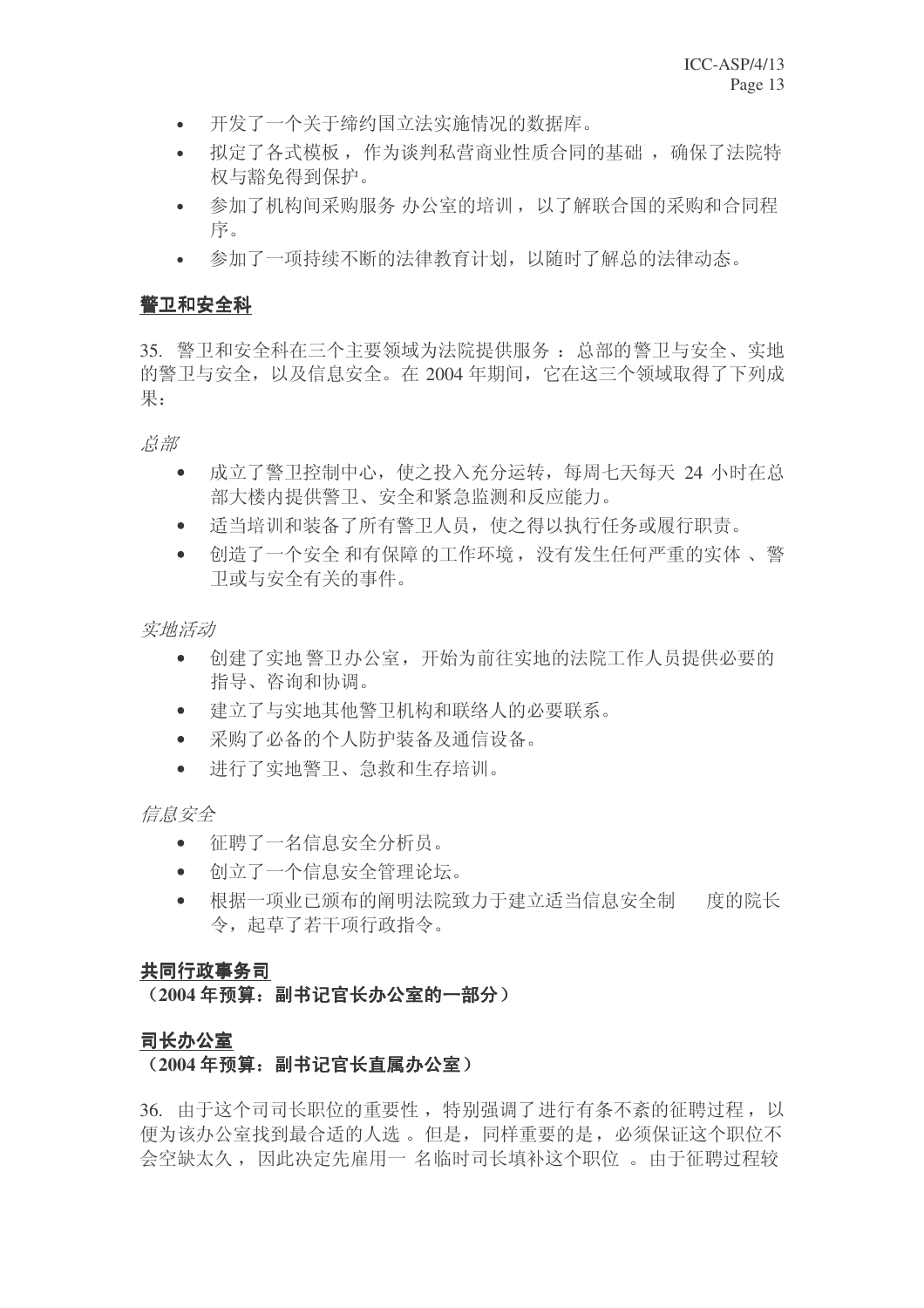长,而且挑中的人选又不能更早上任,因此临时司长一直任职到 2004 年 11 月。

37. 2004年的主要成就可以归纳如下。司长办公室:

- 为本司各科科长提供了指导。
- 监督了行政管理方面的各项决定。
- 评估了所有准备建立的电子系统。
- 在法院内部以及与东道国协调了所有与临时办公楼的翻修和重建有关 的事宜。
- 订立了本司与其用户之间的服务水平协议。
- 确保所有行政报告的提交和准确性。
- 监督提议的 2005 年预算的编制。
- 为共同行政事务司司长的征聘提供了咨询和帮助。

# 人力资源科

38. 在人力资源管理方面, 法院在 2004 年期间继续遇到三种主要挑战。第一, 工作人员的征聘仍然是法院开展业务的一项重大和关键需要。第二, 法院必须 明确它在人力资源管理方面的具体需要并制定自己的政策。第三,它必须对受 聘工作人员多方面的要求做出回应,这些人员期待法院也能够提供那些历史悠 久的国际组织通常提供的悉心关怀和服务。

- 39. 人力资源科在 2004 年期间取得了下列成果:
	- 征聘了定期工作人员、短期工作人员、顾问和个人承包商。
	- 为核定职位收到和筛选了总计 12.111 份申请。
	- 雇用了134名实习生和11名来访专业人员。
	- 开展了三个重要项目, 为法院的人力资源管理政策奠定了基础:
		- o 拟定了法院的《工作人员细则》:
		- o 建立了业绩管理和评估制度:
		- o 评定了所有核定职位的级别。
	- 启动了培训项目。
	- 设立了一个保健和福利股, 以发展技能和保障工作人员的福利。

## 预算和控制科

## (2004年预算: 预算科)

40. 在 2004 年, 在书记官处共同行政事务司下设立了预算科。这个科在 2004 年期间取得了下列成果:

- 完成了 2005 年预算文件的编写。
- 推出使用以成果为基础的预算编制方法。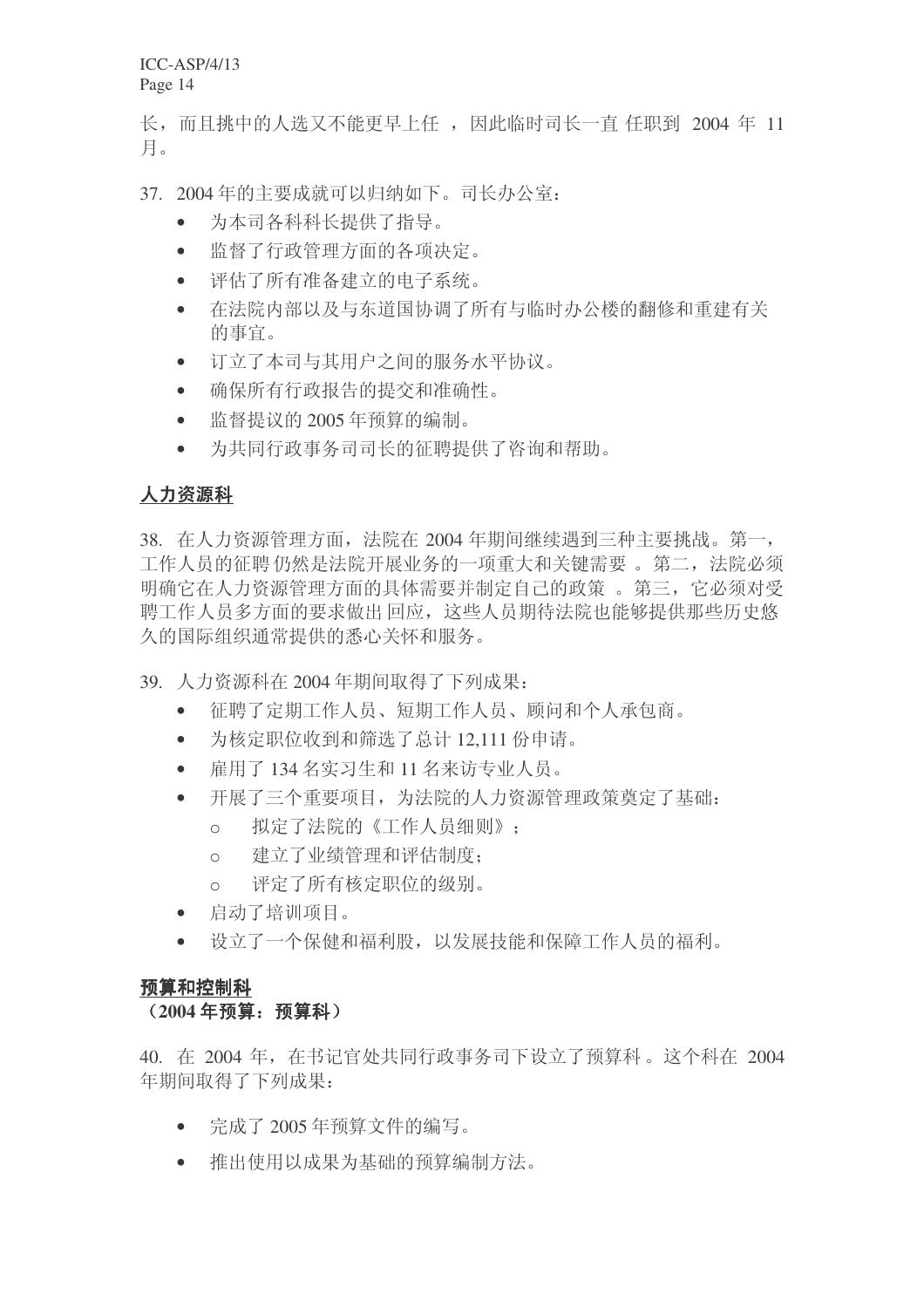- 保持了整个预算过程的清晰和透明。
- 监督拨款并保持对预算执行情况的控制。

# 财务科

# (2004 年预算: 行政事务科的一部分)

41. 在2004年期间, 财务科开展了下列活动:

- 完成了目标期为 2005年1月1日的 SAP 软件系统实施的第一阶段(与 采购有关的发票的付款)的蓝图和测试。
- 制定 SAP 实施的第二(a)和第二(b)阶段(薪金和旅行管理)的蓝图。
- 成功地实施了临时薪金系统 (Progen), 以便消除在实施 SAP 以前在 电子表格上处理薪金造成的风险。
- 成功地代表所有在 2004 年 1 月 1 日以前参加了联合国合办工作人员养 恤基金的人员向该基金报告他们在该日期以前的所有基金缴款,,并支 付了他们的缴款和本组织应承担的份额以及法院在 2002 年专门为此目 的开设的存款帐户中保存的累积利息。
- 在规定期限内向外 聘审计员提交了法院第一个财 政期间账目的财务报 表,并取得了无保留的审计意见。
- 与一家当地银行谈判了为法院提供更多优惠的 合同,以确保在实地和 在外汇方面提供更优质的服务, 提供一台免费的自动取款机以便于提 取开展业务所需的现金,同时还降低了银行收费。
- 根据《财务条例和细则》制定和实施了法院盈余资金的投资政策, 以 便尽可能提高法院银行帐户中盈余资金的回报率。

# 一般事务科

## (2004年预算: 行政事务科)

42. 随着法院的继续壮大、各项政策和程序的制定、以及物资和设备的采购, 一般事务科在 2004 年期间尤其繁忙。所有部门都参与了为 SAP 和 TRIM 的应 用制定业务程序。

## 旅行股

- 商认了关于礼宾事项的程序和政策。
- 与航空公司发展了稳固的关系。
- 改善了为法院所有工作人员提供的服务。

# 后勤和运输股

- 在Saturnusstraat设立了仓库和收验设施。
- 协助实地办事处物资的清单核对和订货。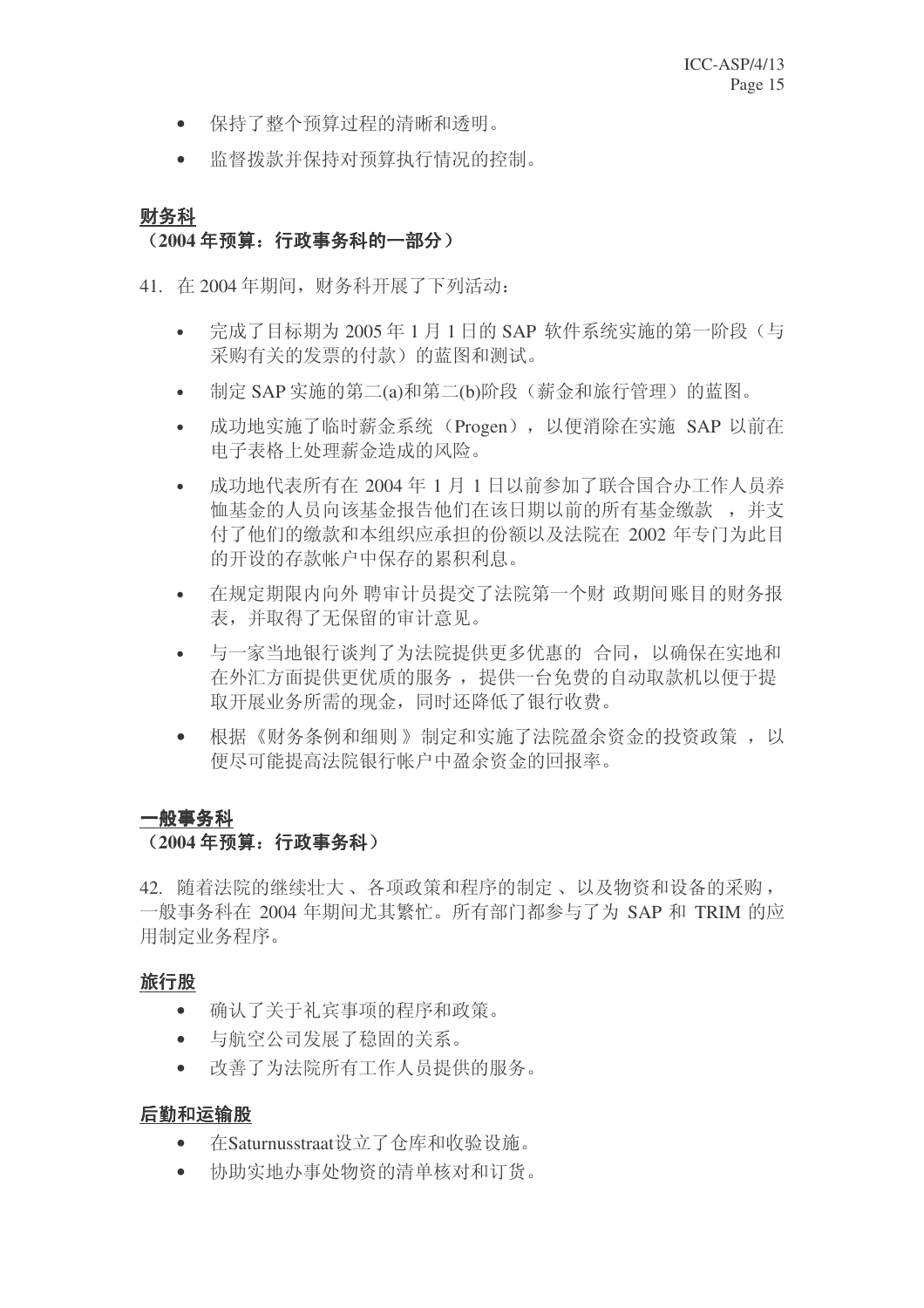- 整顿了物资供应的例行程序。
- 管理了车队。

## 设施管理股

- 实施和跟踪了Saturnusstraat设施的翻修。
- 监测了D楼和预审分庭的施工进度并为其完工提出了建议。
- 设计和监督了第二审判室的施工。
- 计划和实施了C楼的翻修和改建。
- 协助挑选实地办事处。
- 监督了14层和15层廊桥的翻修。
- 实施了Arc大楼的平面布局 设计和实施了服务器机房项目。
- 监测了Arc大楼维修合同的实施。

# 记录管理股

- 制定了关于信息存取和安全、记录的保留、处置、保存和内容以及电 子邮件管理的各项政策和程序。
- 根据验收标准测试了TRIM: 将其试用并在所有工作人员桌面电脑上安 装实施。
- 起草了行政职能的业务分类方法并将其输入TRIM。
- 开发和实施了TRIM培训,并实施了一项文件扫描制度。
- 改进了特快专递服务和收费标准,并改革了信件处理程序, 包括在收 到受污染的邮件时应与警卫和安全科以及有关地方当局协调执行的程 序。

# 信息和通信技术科

43. 在 2004年期间, 信息和通信技术科采取了步骤为法院建立稳固和安全的基 础设施,以便积极利用信息技术,使信息技术能够为法院所有机关带来最大的 利益。这一目标通过以下活动得以实现:

- 提供标准的技术基础设施, 包括一台现代化的桌面电脑和 后端办公服 务系统以及一系列视窗服务器,并建立了媒体和视听基础设施。这为 最终用户提供了一套便于使用、标准化的和有效率的工具:
- 为 SAP 系统提供了一整套可用性很高的应用程序和供 SAP 和 TRIM 伸 用的存储空间网络, 从而确保充足的储存空间并提供对服务水平的保 障:
- 安装了一个与用户桌面电脑连接的 100Mbps 速率的稳定网络, 以保障 快速和高效率的沟通和交流。这包括网络的虚拟分隔和应用程序的物 理分隔,以满足所有机关的保密要求:
- 提供了网络电话、视频流媒体和视频会议服务, 这是一种高成本效益 的电信方法: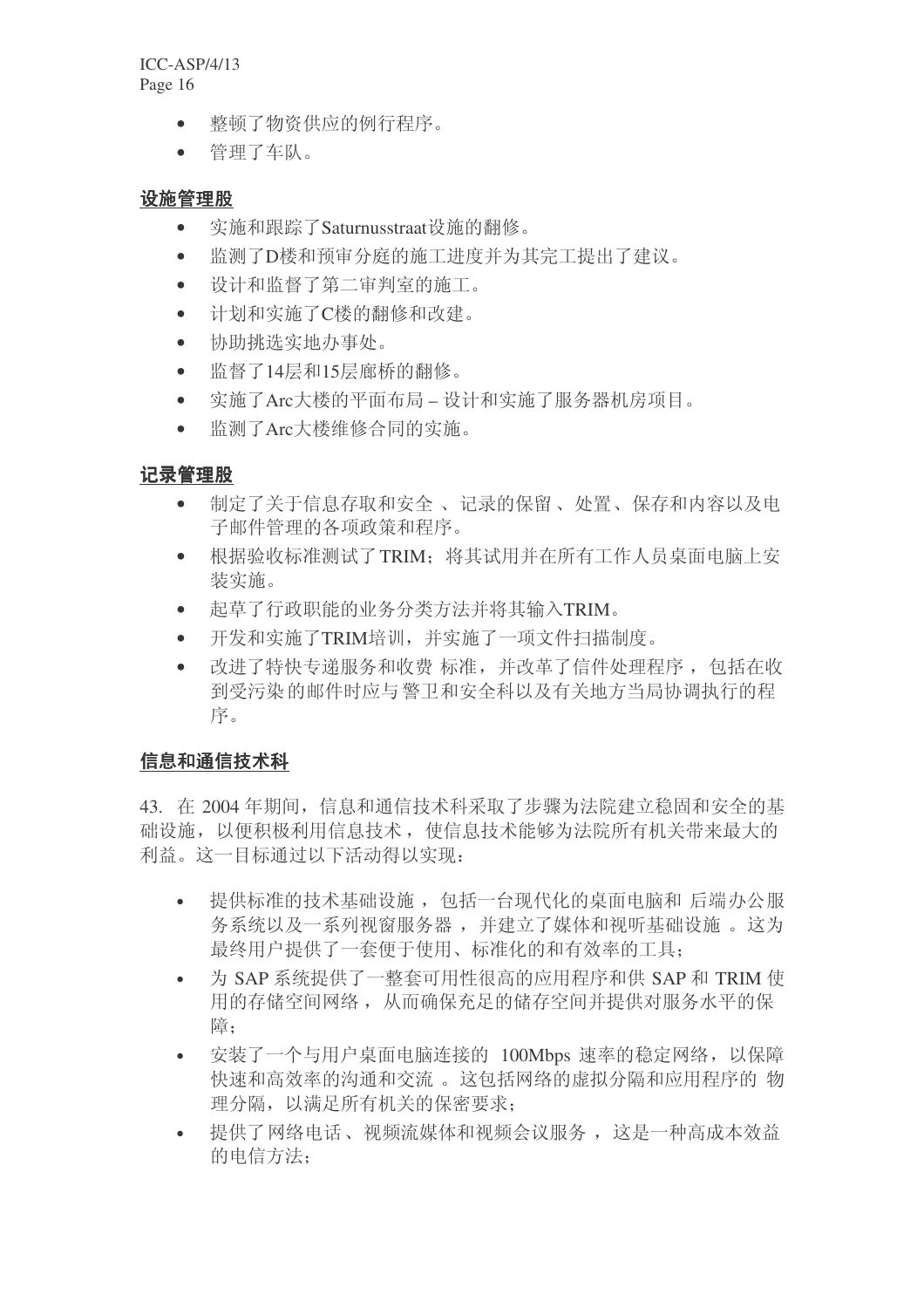- 安装了供财务管理和采购使用的行政管理应用程序 (企业资源规划软 件)的打包套件:
- 安装了一个文件管理系统(TRIM);
- 与不同的供应商签订了支持协议, 以保证服务的连续性。

#### 采购科

## (2004年预算: 行政事务科的一部分)

44. 在 2004 年期间, 组建了一个正式的采购科, 负责进行法院的所有采购活 动。采购科利用其现有的一名专业职类工作人员 和四名一般事务职类工作人员 的编制, 在 2004 年成功地履行了职能。采购科在 2004 年期间在没有填补两个 空缺的专业职类职位(一个 P-4 科长和一个 P-2 合同股股长)的情况下履行了 职能, 从而节省了大量经费。

45. 在 2004年期间, 采购科:

- 精简了采购流程并将其制定成标准操作程序。
- 规划和创建了采购流程与新的企业资源规划系统(SAP)之间的功能连 接。
- 确立和完成了 SAP 系统配置的蓝图文件。
- 处理了总价值达 2,010 万欧元的 754 项订单和 45 项合同。

## 法庭事务司

# <del>(2004年预算:司法行政科以及证人保护和被害人参与科的一部分)</del>

46. 在 2004年期间设立了法庭服务司。在书记官处的结构调整之前, 这个司的 职能与被害人和律师司的职能一起被放在副书记官长方案的 法庭管理科下面。 应该指出, 在预期的法院活动没有发生的情况下, 司长为设立实地办事处和拟 定永久办公楼的建筑设计介绍提供了相当大的支援。

## 法庭管理科

## (2004年预算: 司法行政科的一部分)

47. 法庭管理科接受了原来交给司法行政科的一部分任务。此后,司法行政科 重新命名为法庭事务司, 由包括法庭管理科在内的四个科组成。应该注意到, 原来为法院管理科计划的大部分任务都是以 2004 年期间将会开展诉讼这一假设 为基础的。但是,司法活动没有按最初的计划发生。在 2004 年期间, 法庭管理 科:

法律事务

- 参与起草了《书记官处条例》,特别是与法庭管理事项有关的一章。
- 协助预审庭起草裁定书。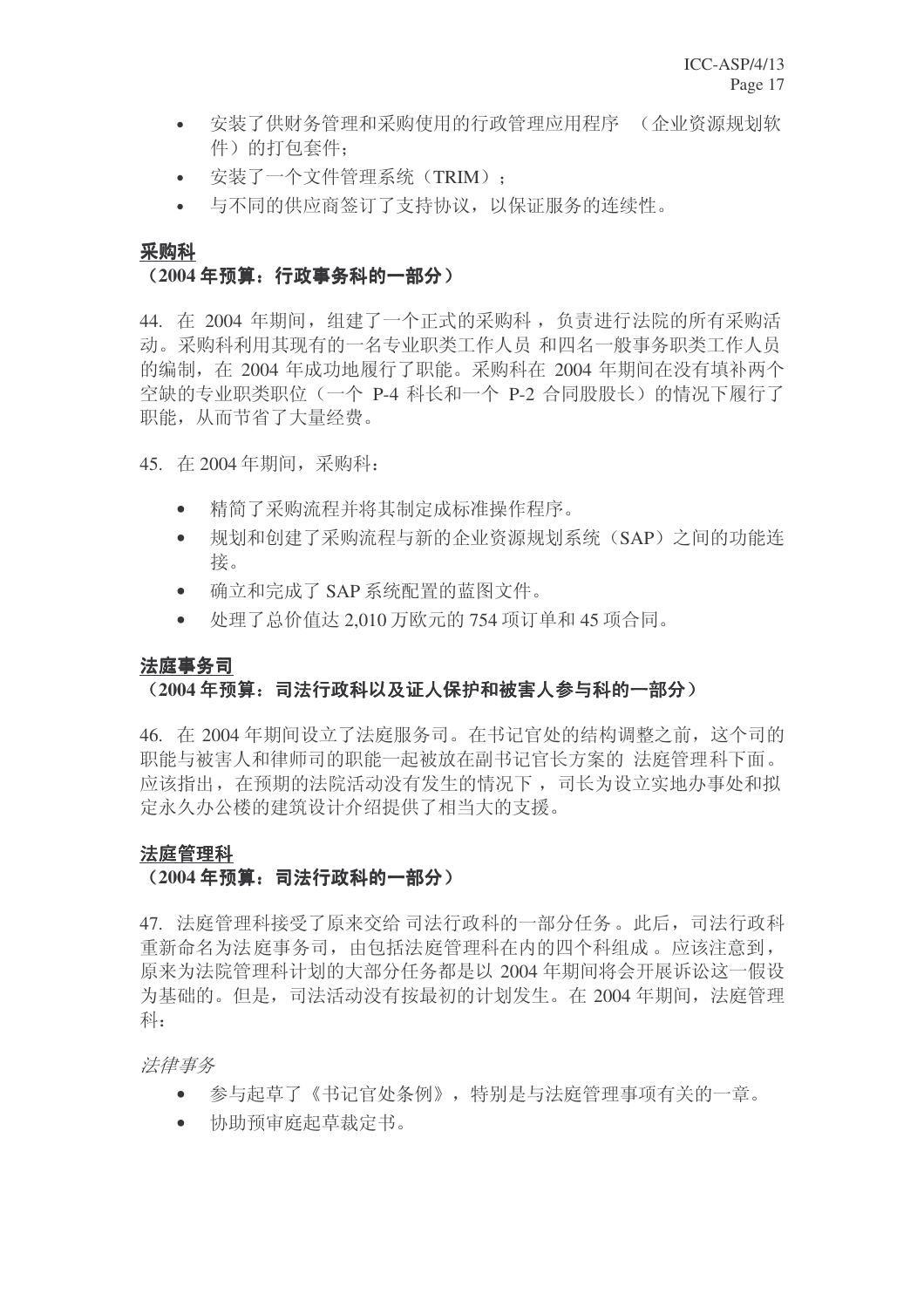建造审判室(预审分庭、第一审判室、第二审判室)

- 计划和实施了各审判室的视听设备和信息技术设备的采购, 以便将来 根据规定投入使用 , 并为其他科 、 国际刑事法院特别工作小组 Galjema 技术咨询机构、荷兰住房、区划和环境部以及荷兰外交部提供 了帮助。
- 参与了挑选供实地和实地办事处使用的视听、信息技术和卫星通讯基 础设施。

## 电子法庭系统

参加了为确定符合 国际刑事法院 规章的电子法 庭的各项要求设立的工 作小组, 并参加了电子文件管理系统核心小组, 还出席了交互式存储 管理设施会议(制定政策)。

法院文件的登记

• 起草了登记程序 (有待《书记官处条例草案 》定稿): 提供业务登 记、保护和储存: 并向司法部门、检察官办公室和法庭事务司/被害人 和律师司的工作人员做了介绍。

#### 羁押科

# (2004年预算: 司法行政科的一部分)

48. 在 2004年期间, 羁押科在制定和实施与羁押有关的政策、细则和条例的同 时, 还开展了实质性的业务活动。由于还没有人依照逮捕令被移交到法院所在 地,因此与向被羁押人提供服务直接有关的目标没有实现。羁押科:

- 评估了建造永久羁押中心的计划以及向书记官长提交的 一份最后建议 书。
- 在继续拟定最后的备选方案的同时, 评估了临时羁押中心的几种方 案。
- 与涉及羁押条件和保护人权的机构建立了联系, 以便为羁押人员开发 培训项目。

## 法庭口译和笔译科

## (2004年预算: 司法行政科的一部分)

49. 在2004年期间, 实现了两项重大目标: 2004年6月, 在法院总部举办了多 语种法庭圆桌会议: 以及与检察官办公室合作实施了实地口译员资格鉴定项 目。法庭口译和笔译股于 2004 年年中成为了科级单位。除此以外, 法庭口译和 笔译科:

继续为院长会议、分庭和书记官处提供语言服务 (为培训课程、情况 介绍会和检察官办公室的讲座提供口译), 并且在缔约国大会秘书处 录用它自己的临时 笔译组以前向其提供了全面的 笔译和口译支持。总 计为总部内外的 137 场活动提供了口译 (2004年1月至12月)。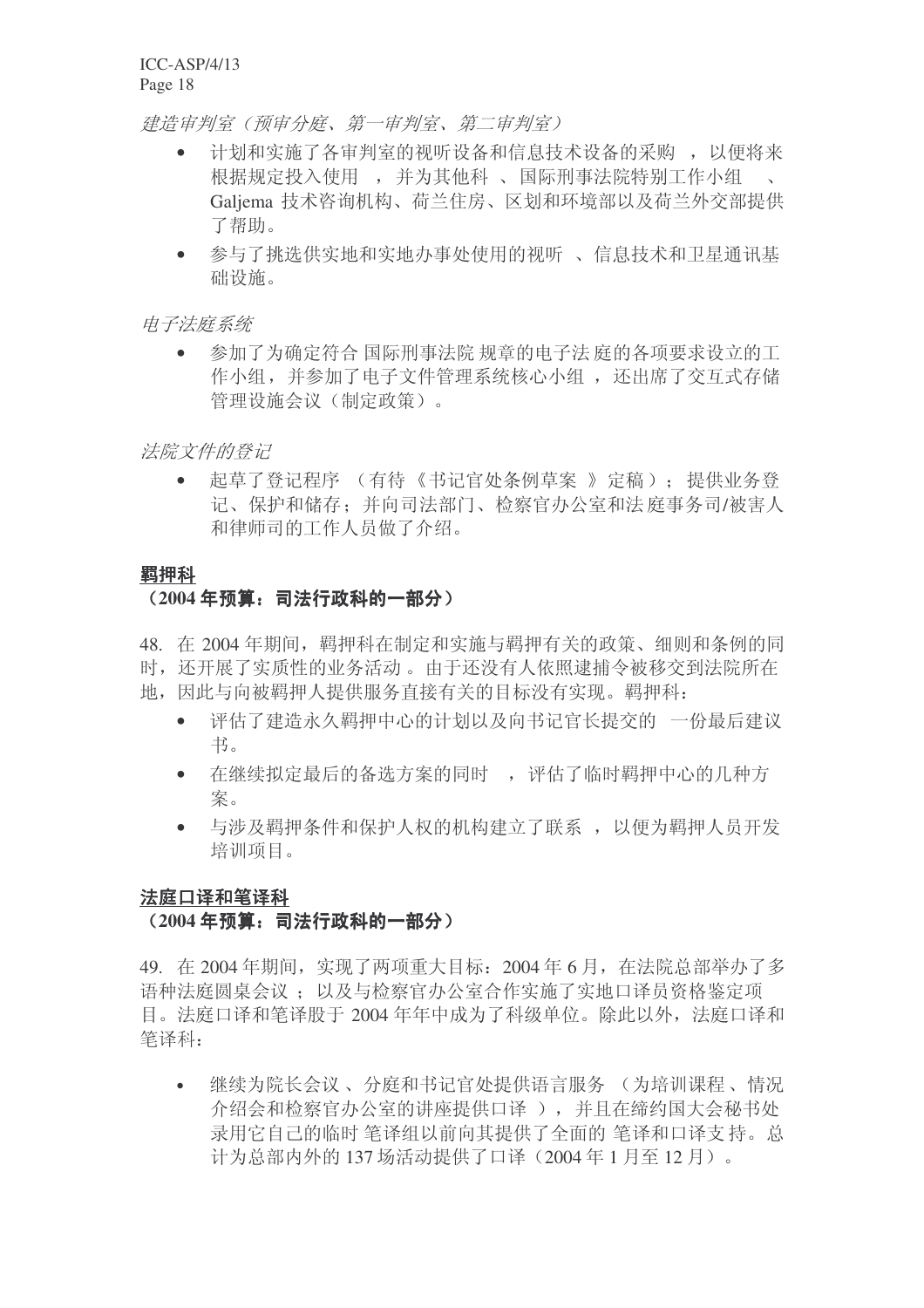- 确定了明确的申请笔译、审校、编辑和口译服务的程序并将其公布在 内联网上。
- 通过参观以及电话和电子邮件联系, 研究了其他国际组织语言服务的 程序、活动和标准。
- 起草了口译员指南,作为《书记官处条例》的基础,以及工作流程程 序, 作为标准操作程序的基础。
- 派团访问了国际海事组织、欧洲委员会(口译总署和笔译总署)、国 际电信联盟、世界贸易组织、世界知识产权组织、世界气象组织、联 合国驻维也纳办事处和欧洲法院。
- 与日内瓦翻译学院和威斯敏斯特大学建立了合作联系。
- 组织了 2004年10月前往坎帕拉和 2004年12月前往金沙萨的勘查和业 务团组, 为实地口译员职位面试和挑选了候选人并提供了初步培训。
- 出席了会议: 口译和会议服务司与大学联合会议, 布鲁塞尔(欧洲委 员会口译总署): 由口译总署口译和会议服务司 主办的语言安排、文 件和出版物问题机构间会议,布鲁塞尔:由欧洲航天局主办的计算机 辅助名词学翻译问题机构间联合会议, 巴黎。
- 为法庭口译和笔译科工作人员组织了由内部人员和外部顾问提供的关 干若干法律和术语问题的培训。

# 被害人和证人股

# (2004 年预算: 证人保护和被害人参与科的一部分)

50. 在 2004 年预算中, 被害人和证人股是证人保护和被害人参与科的一部分。 后来被害人和证人股成为法 庭事务司的一部分。2004 年期间,被害人和证人 股:

- 建立了在海牙接待证人并向他们提供支持和保护的业务能力 这在 2004年11月的第一个真实案例中得到了检验。
- 确立了证人保护程序, 并建立了与国际证人保护网络的联系。
- 为缔结重新安置协定开始与 50 多个缔约国讲行接触, 并缔结了几项这 样的协定。
- 开始发展在乌干达的实地能力。
- 右海牙建立了一个 保健和医疗机构网络 (医院、牙医、医生、妇科医 生、实验室)。

# 新闻和文件科

# 科长办公室

## (2004年预算: 新闻和文件科的一部分)

51. 科长办公室于 2004 年期间成立, 它是书记官处内部重组的结果, 经过重 组, 新闻和文件科被置于书记官长的直接领导之下。科长办公室的主要成就 是: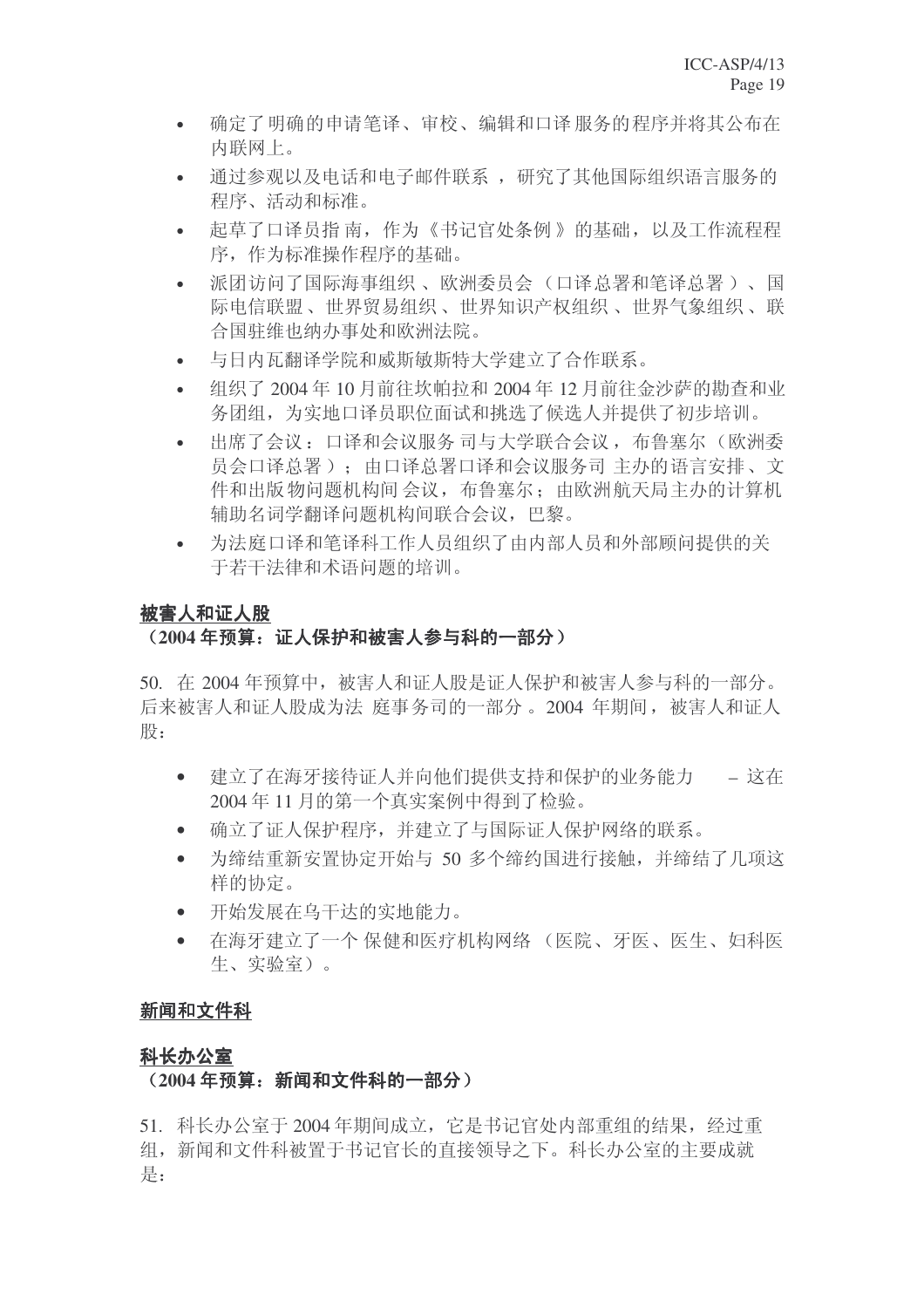- 征聘了基本工作人员:
- 在新的科内重新安排了任务。

# 图书馆和文件中心 (2004年预算: 新闻和文件科的一部分)

52. 图书馆和文件中心在 2004 年期间作为新闻和文件科的一个股而设立。在重 组以前, 这个股的所有任务都属于新闻和文件科管辖, 该科继续由副书记官长 而不是科长领导。在2004年期间, 图书馆和文件中心:

- 收集了图书馆藏书, 其中包括了 2,929 种、6,000 多卷与法院工作有关 的图书, 380 多种期刊的订阅, 并且可以访问超过 40 个数据库。
- 建立了采用用户引导和用户 便于使用的信息系统的图书馆和文件杳考 服务基础设施。
- 力求与学术机构的法律图书馆达成合作协定。
- 开发了一个适当的以计算机为基础的图书馆管理系统 , 包括图书流 通、编目、系列从书、采购以及图书馆联机信息杳询等模块。
- 建立了保察文件库内联网和文件发送服务。
- 设立了图书查考服务, 及时并以对法院工作人员适当的格式提供资 料。2004 年期间的信息杳询(通过电子邮件杳询、本人亲自杳询、电 话杳询)估计超过了 3.500 次。

## 新闻股

# <u>(2004 年预算: 新闻和文件科的一部分)</u>

53. 新闻股是 2004 年期间作为新闻和文件科的一部分成立的。在重组以前, 这 个股的所有任务都由新闻和文件科负责执行,而后者一直由副书记官长而不是 科长领导。在2004年期间,新闻股:

- 启动了基本的外延活动, 与刚果民主共和国的 非政府组织和记者建立 了联系。12月, 在金沙萨举办了一个讲习班。
- 制作和分发了一系列基本的信息产品, 例如: 机构的影像制品、海报 和简介, 这些被翻译成了英语、法语、斯瓦希里语和林加拉语。
- 每个月一次出版国际刑事法院新闻简报, 以数字化方式分发给 新闻和 文件科的所有联系单位。
- 每天和每星期出版报刊文摘供内部使用。
- 散发基本的法院文件(《罗马规约》和《程序和证据规则》)。
- 组织了关于刚果民主共和国和关于乌干达的两次内部研讨会。
- 改讲了网站。在 11 月推出了有新设计和新面貌的网站。网站更加便干 用户使用, 有了更多的法语内容, 并且文章内容也有了改进。
- 制定了在法院办公楼的 参观项目。在法院协调了向不同群体提供的讲 座和情况介绍,并组织了几次高级访问。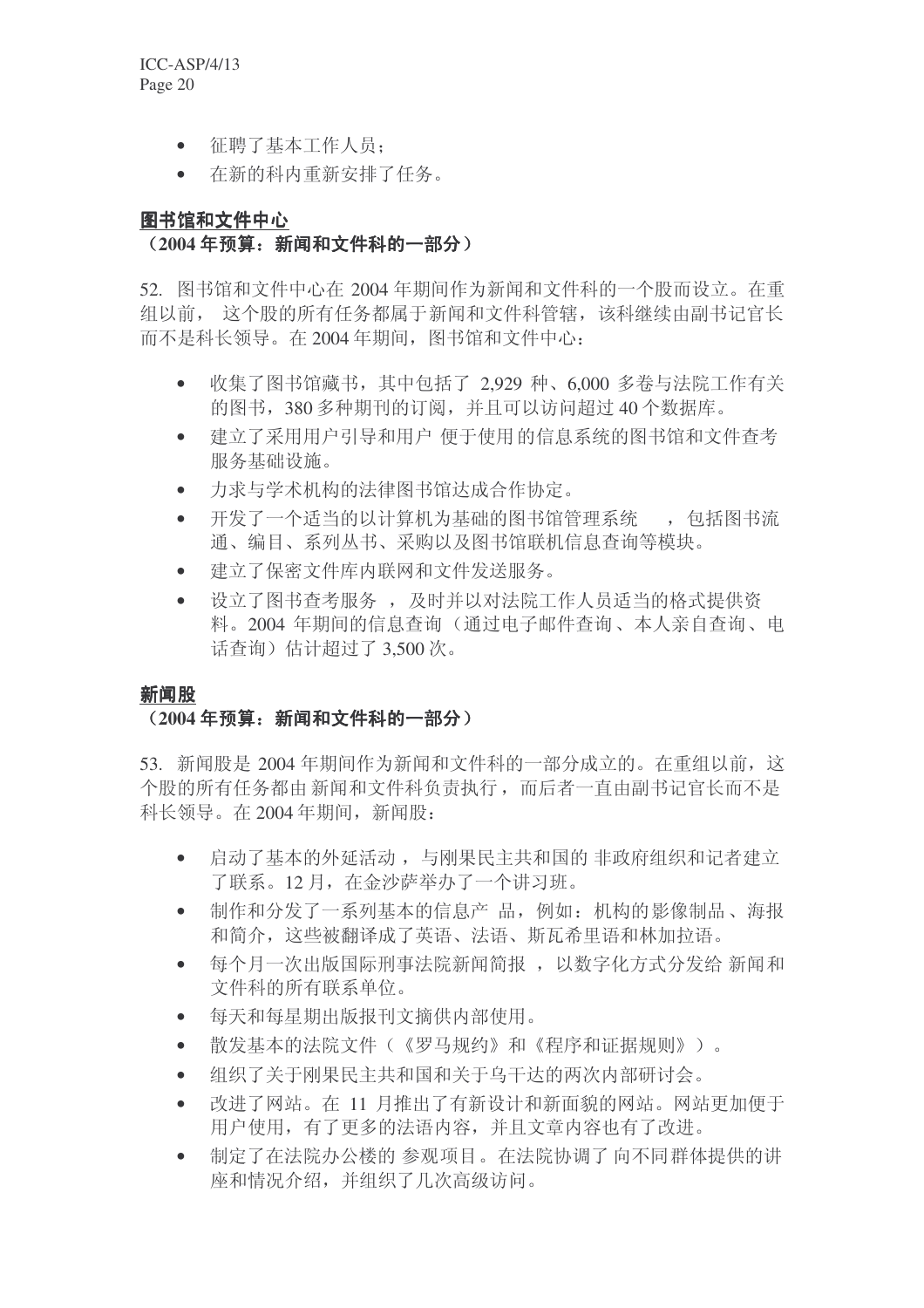• 建立了一个世界各地记者和非政府组织数据库和网络。

# 被害人和律师司

(2004年预算: 证人保护和被害人参与科的一部分)

## 司长办公室

54. 被害人和律师司是为了应付辩护和被害人领域增加的工作量而成立的 。 经 讨内部重组, 司长的职位于 2004 年 8 月得到填补。

## 辩护支持科

55. 2004 年期间, 辩护支持科计划了向辩护律师提供行政援助, 以便奠定基 础, 进而为确定与律师的决定有关的客观标准制定规则, 建立一套监督收费标 准和确保维持同等待遇的制度,并为律师安排培训。2004 年的预期成果是为辩 护小组争取"控辩方平等"。辩护支持科在提议的优先事项方面的主要成就 是:

- 最后确定并向缔约国大会转交了在法院资助的法律援助 (法律救援) 框架内的拟议的律师费 支付制度: 这一制度对"控辩方平等"原则给 予了特别重视:
- 参与了不同级别的几个培训课程。

56. 尽管要求一些律师准备好应检察官办公室的要求提供服务, 但是没有指派 其中任何人向根据《规约》和《程序和证据规则》有权获得法律援助的个人提 供帮助。

# 被害人参与和赔偿科

57. 被害人参与和赔偿科于 2004 年创建, 并且作为当年进行的结构调整的一部 分, 被置于新设立的被害人和律师司之下。在 2004 年核准的预算中次级方案 3280 项下阐述的与被害人参与和赔偿有关的各项职能都分配给这个新创建的 科。

58. 在与新创建的被害人参与和赔偿科有关的列入计划的任务中, 那些涉及为 司法活动讲行准备的任务大体上已经完成, 这些任务包括:

- 建立与非政府组织、政府间组织和 缔约国的合作, 以协助被害人求助 于法院, 同时建立与专业法律界人士的联系: 为此目的向正在调查的 两个情势派出了几个团 组, 并且在刚果民主共和国为律师和非政府组 织举办了几次研讨会。
- 创建数据库和标准表格, 以方便被害人提出申请: 与有关专家和非政 府组织举行了磋商, 包括派代表团访问一些处理集体索赔的组织, 并 在其后开始着手设计一个储存和管理被害人申请的数据库, 还起草了 被害人参与的标准申请表。